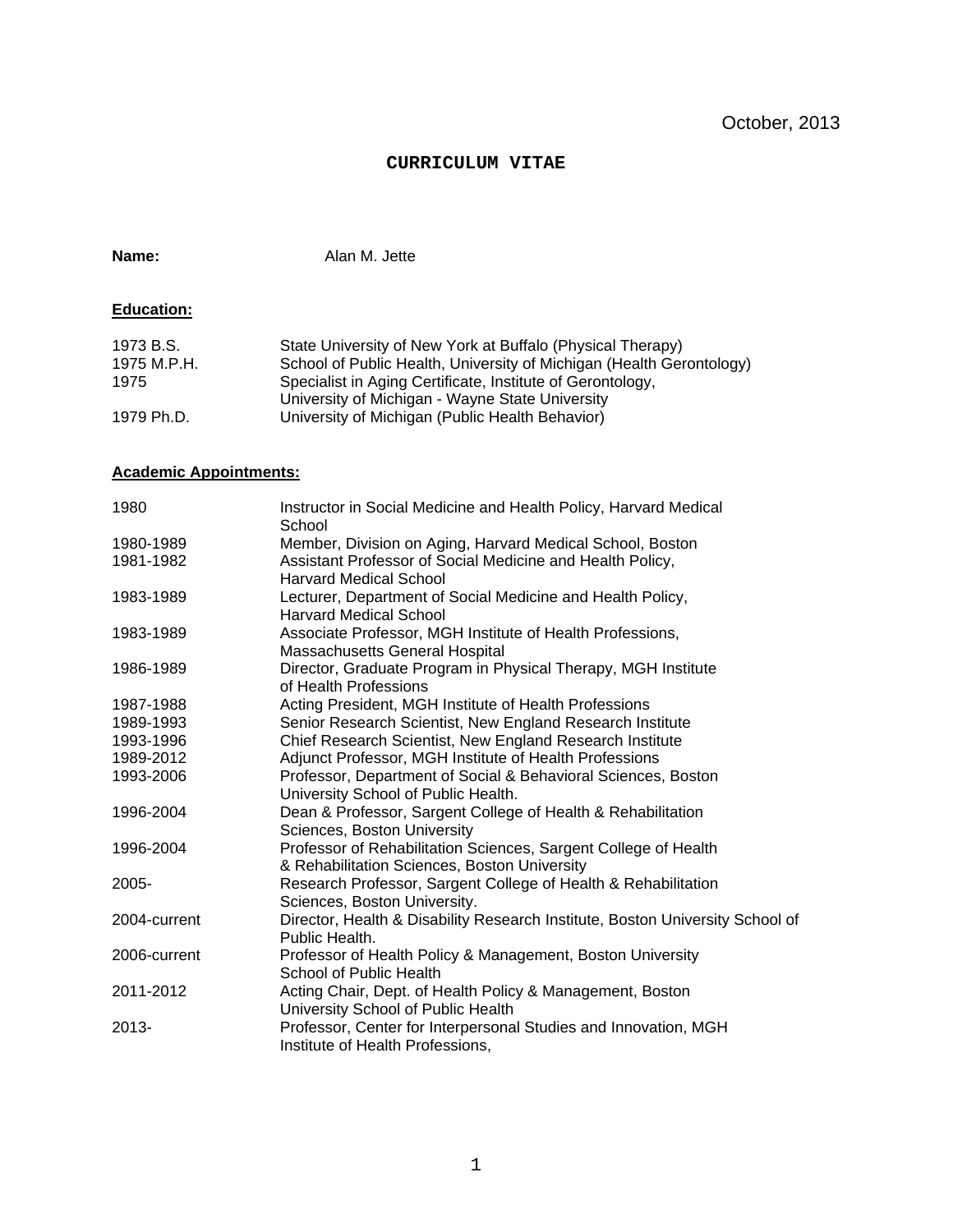## **Research Grants and Fellowships:**

| 1979      | Research Fellow, National Arthritis Foundation, Developing and<br>Testing a Functional Status Assessment Instrument                                                      |
|-----------|--------------------------------------------------------------------------------------------------------------------------------------------------------------------------|
| 1979      | Principal Investigator, Research Grant, National Arthritis<br>Foundation, Developing and Testing a Functional Status<br>Assessment Instrument                            |
| 1983-1986 | Principal Investigator, Research Grant, Robert Wood Johnson<br>Foundation, "Improving the Functional Outcomes of Elderly Hip                                             |
| 1982-1985 | <b>Fracture Patients"</b><br>Co-Investigator, Research Grant, Robert Wood Johnson<br>Foundation, "Functional Status Assessment in Primary Care"                          |
| 1984-1987 | Principal Investigator, Robert Wood Johnson Foundation<br>Demonstration, "Hospital Initiatives in Long-Term Care"                                                        |
| 1984-1987 | Co-Investigator, "Computer-Based System for Long-Term Care<br>and Research". National Center for Health Services Research.                                               |
| 1984-1985 | Co-Principal Investigator, "Reducing Unnecessary Hospital Re<br>admissions of Patients with Congestive Heart Failure." Funded<br>by Charles H. Farnsworth Trust.         |
| 1988-1989 | Mary E. Switzer Distinguished Research Fellowship, National<br>Institute of Disability and Rehabilitation Research                                                       |
| 1989-1992 | Co-Investigator, "Blood Pressure Control in the Elderly:<br>Evaluation of a Telephone Linked Computer System."<br>NIH/NHLBI.                                             |
| 1989-1992 | Principal Investigator, "Oral Health of Older Adults". NIH/NIA.                                                                                                          |
| 1989-1990 | Co-Investigator, "Assessment of Automotive Driving Skills in<br>the Elderly." Funded by Charles H. Farnsworth Trust                                                      |
| 1990-1992 | Co-Investigator, "Validation of an Age- Specific Physical Activity<br>Questionnaire for the Elderly." NIH/NIA.                                                           |
| 1990      | Principal Investigator, "An Automated Medical Record System<br>for Post-Acute Care". SBIR grant, NIH/NIA.                                                                |
| 1990      | Principal Investigator, "Development and Testing of an<br>Epidemiological Instrument to Measure Oral Health". SBIR<br>grant, NIH/NIDR.                                   |
| 1991-1995 | Principal Investigator, "Development of an Exercise Video for<br>the Elderly". SBIR grant, NIH/NIA.                                                                      |
| 1990-1991 | Co-investigator, Analysis of Risk Factors for Nursing Home<br>Admission. Funded by the Carter Center of Emory University.                                                |
| 1991-1994 | Principal Investigator, "Quality Review for the Home Health<br>Agency Prospective Payment Demonstration." Health Care<br>Financing Administration.                       |
| 1991-1993 | Co-Director, "National Educational Resource Center for<br>Outcome Assessment in Allied Health Professions" - Bureau of<br>Health Professions, U.S. Public Health Service |
| 1992-1993 | Principal Investigator, "Risk Factors for Transmenopausal<br>Bone Loss", NIH/NIA.                                                                                        |
| 1993-1994 | Principal Investigator, Development of a National Database for<br>Physical Therapy Outcomes, FOTO.                                                                       |
| 1992-1996 | Co-Investigator. "Cultural differences in disability and care<br>giving", NIH/NIA.                                                                                       |
| 1994-1997 | Co-Investigator. "Development of an instrument to assess<br>satisfaction with community long term care services". NIH/NIA.                                               |
| 1994-1996 | Co-Principal Investigator. "Training physicians to conduct<br>physical activity counseling with older persons," NIH/NIA.                                                 |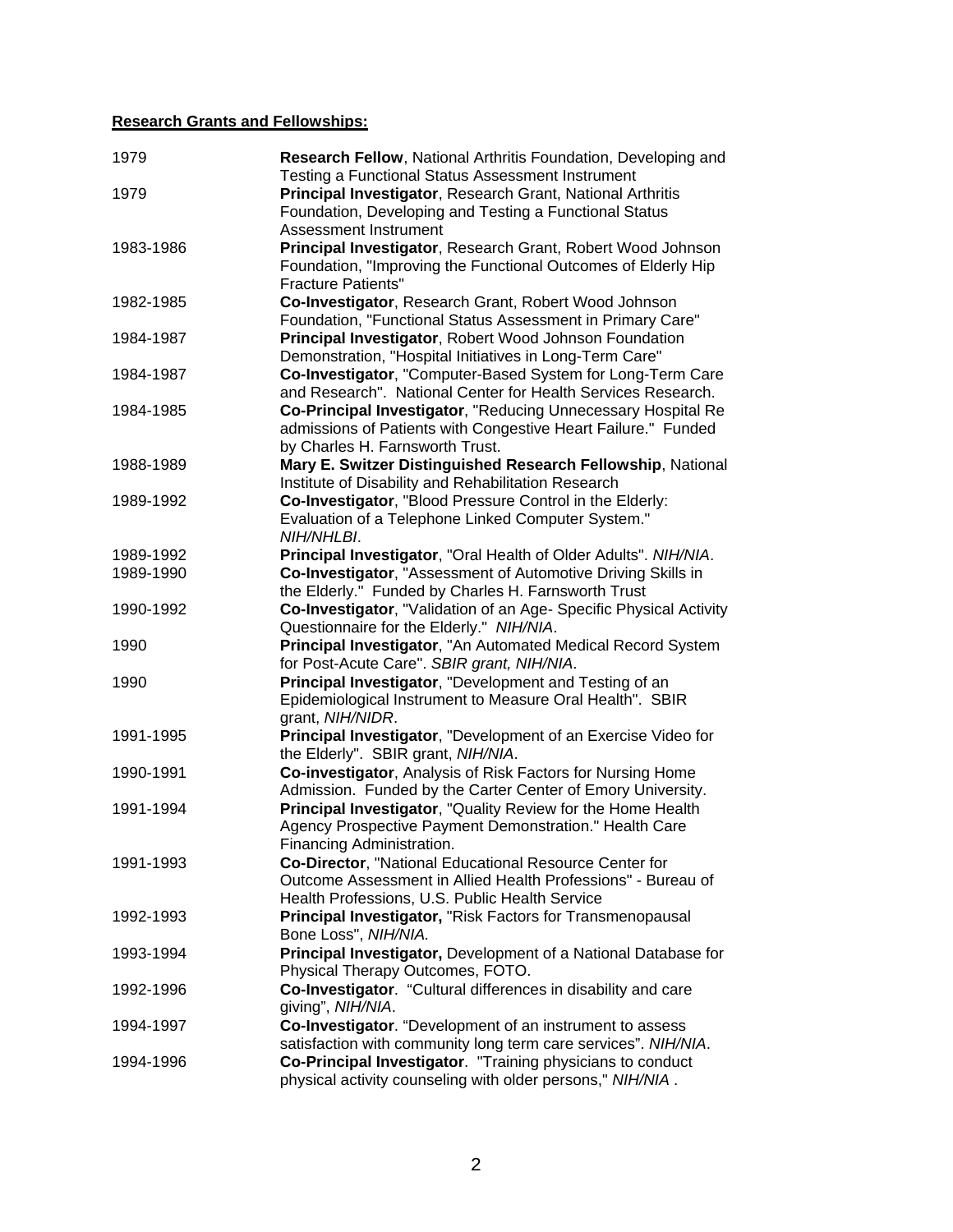| 1994-1995 | Project Leader. "Multi-center Pilot Study of MK-0677 in the musculoskeletally-<br>impaired elderly, MERCK Research Laboratories.                                                                         |
|-----------|----------------------------------------------------------------------------------------------------------------------------------------------------------------------------------------------------------|
| 1995-1996 | Project Leader. "Multi-center Pilot Study of MK-0677 in elderly post hip fracture,<br><b>MERCK Research Laboratories.</b>                                                                                |
| 1995-1996 | Co-Principal Investigator. " Using a Telephone-Linked Computer system to<br>enhance physical activity". NIH/NHLBI.                                                                                       |
| 1993-2003 | Principal Investigator, "Edward R. Roybal Center on Applied<br>Research in Gerontology", NIH/NIA.                                                                                                        |
| 1999-2004 | Principal Investigator, Rehabilitation Health Services Research<br>Post Doctoral Fellowship Program, NIDRR, Department of<br>Education.                                                                  |
| 1999-2005 | Principal Investigator, Rehabilitation Research & Training<br>Center on Measuring Rehabilitation Outcomes. NIDRR,<br>Department of Education.                                                            |
| 2002      | Principal Investigator, Computer Adaptive Testing for Rehabilitation Outcome<br>Assessment, RO1, NIH, NICHD.                                                                                             |
| 2002-2003 | Principal Investigator, Dissemination of the Strong for Life strength training<br>program in the Faith in Action volunteer network, Robert Wood Johnson Fdn.                                             |
| 2004-2005 | <b>Investigator, Physical Exercise to Prevent Disability Multi-Center Pilot</b><br>Study, NIA, NIH.                                                                                                      |
| 2003-2005 | Co-Investigator, How Access Affects Outcomes of Rehabilitation<br>Services. RO1, NIH/NICHD/lezzoni-BIDMC                                                                                                 |
| 2004-2007 | Principal Investigator, Computer Adaptive Testing for OA Clinical<br>Trials. RO1, NIH/NIAMS.                                                                                                             |
| 2005-2010 | Principal Investigator, Rehabilitation Outcomes Post Doctoral<br>Research Fellowship Program. NIDRR, US Department of<br>Education.                                                                      |
| 2005-2006 | Principal Investigator, Pilot Study, Post Hip Fracture Recovery<br>Intervention Study, Merck Pharmaceuticals                                                                                             |
| 2005      | Principal Investigator, An Outpatient Clinical Outcomes<br>Monitoring System. Health South Outpatient Division.                                                                                          |
| 2006      | <b>Principal Investigator, Pilot Study of a Rehabilitation Outpatient</b><br>Clinical Outcomes Monitoring System. Kaiser Permanente of<br>Northern California.                                           |
| 2006-2009 | Co-investigator, Measurement System for Major Neurological Disease The<br>scope of work of this subcontract with ENH is to assist with the development of<br>the activity Item pools for Neuro-QOL team. |
| 2006-2010 | Principal Investigator, Advanced Rehabilitation Research & Training<br>Grant. Rehabilitation Outcomes & Effectiveness Research Post Doctoral<br>Fellowship Program NIDRR, US Department of Education.    |
| 2006-2011 | Research Director, New England Regional Spinal Cord Models<br>System Center, Dept. of Rehabilitation Medicine, Boston Medical<br>Center, NIDRR, US Department of Education                               |
| 2006-2011 | Principal Investigator, Development of a CAT Functional<br>Outcomes Instrument for Spinal Cord Injury Patients, NIDRR,<br><b>US Department of Education</b>                                              |
| 2006-2011 | Co-investigator, Telephone-linked computer system clinical trial<br>for patients with spinal cord injury and multiple sclerosis.<br>CDC.                                                                 |
| 2007-2008 | Principal Investigator, Development of a CAT version of the<br>Late Life Function and Disability Instrument, Phase 1 STTR,<br>NIA/NIH.                                                                   |
| 2007-2013 | Principal Investigator, "Efficacy of Post Rehabilitation Exercise Trial"<br>NINR/NIH.                                                                                                                    |
| 2007-2010 | Co-Principal Investigator. Development of a CAT-based                                                                                                                                                    |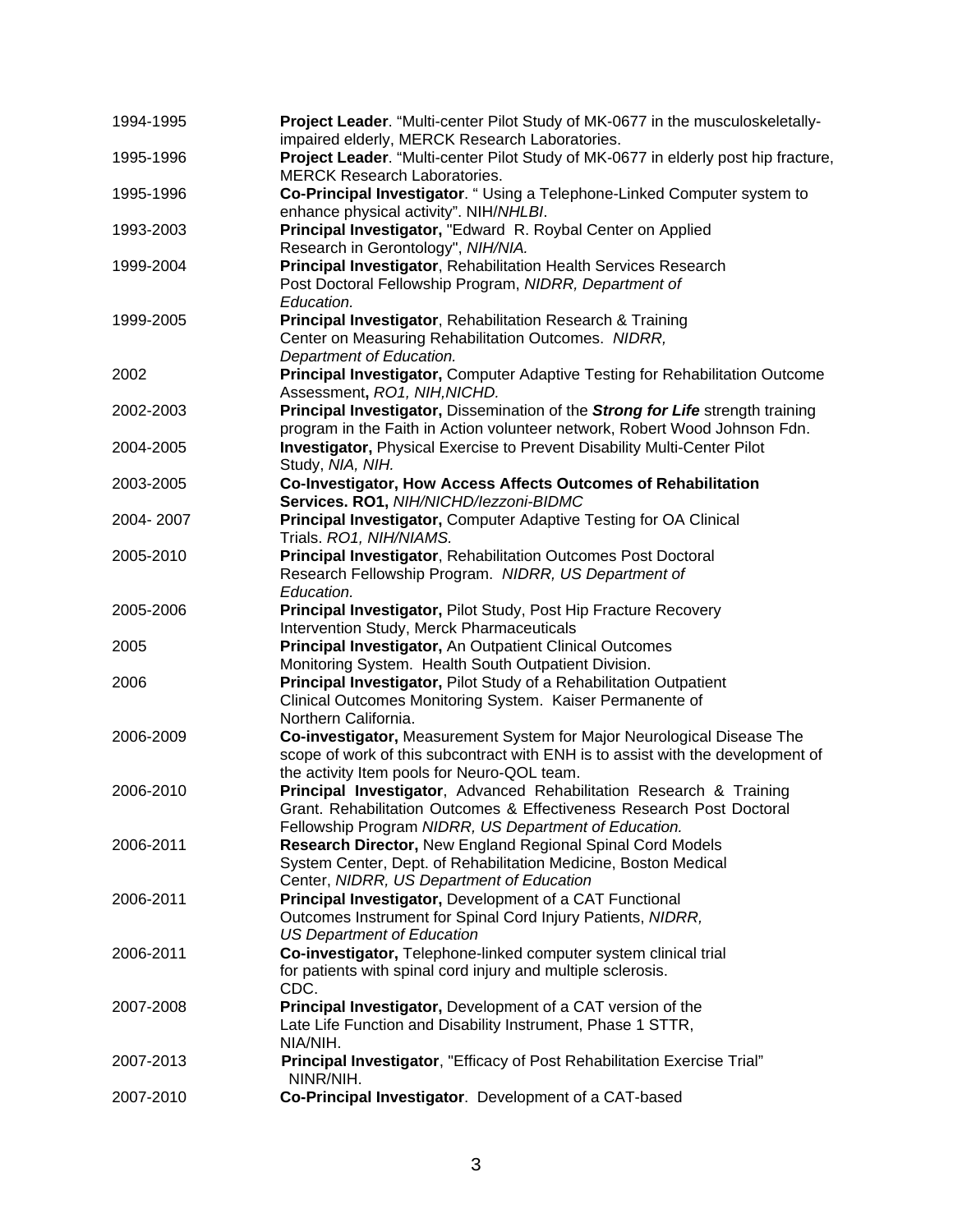| 2007-2009<br>2007-2015 | dyspnea outcome instrument. NHLBI/NIH.<br>Co-investigator. Pilot study to develop an outcomes monitoring<br>system across post acute care settings. Kaiser Permanente of<br>Northern California. Contract from the Intramural Branch of NIH,<br>Dept. of Rehabilitation Medicine.<br>Co-Principal Investigator, Yale Subcontract - U18HS09205 - Consortium<br>Agreement AHRQ "CAHPS II" and "CAHPS III"(Latham, PI) The intent of this<br>research is to develop a health plan survey adapted for persons with mobility<br>impairments. |
|------------------------|-----------------------------------------------------------------------------------------------------------------------------------------------------------------------------------------------------------------------------------------------------------------------------------------------------------------------------------------------------------------------------------------------------------------------------------------------------------------------------------------------------------------------------------------|
| 2007-2012              | Principal Investigator. Subcontract from Northwestern<br>University. Measurement system for major neurologic diseases.<br>NINDS/NIH.                                                                                                                                                                                                                                                                                                                                                                                                    |
| 2008-2013              | Co-Director, Pepper Center - Boston OAIC - A Translational Approach to<br>Function Promoting Anabolic Therapies. HDRI Dev. Proj. 1: Comparison of Live<br>and Interactive Voice Response Administration of the Late Life Function and<br>Disability Instrument (LLFDI).                                                                                                                                                                                                                                                                 |
| 2008-2013              | Principal Investigator, Subcontract from RTI, on RTOP No.<br>CMS-07-033. Developing Outpatient Therapy Payment<br>Alternatives. Centers for Medicare and Medicaid.                                                                                                                                                                                                                                                                                                                                                                      |
| 2008-2010              | Principal Investigator, Development of a CAT version of the<br>Late Life Function and Disability Instrument, Phase 2 STTR,<br>NIA/NIH.                                                                                                                                                                                                                                                                                                                                                                                                  |
| 2008-2013              | Associate Director, Leadership Core Member, Boston Pepper<br>Center for the Function Promoting Therapies. NIA/NIH                                                                                                                                                                                                                                                                                                                                                                                                                       |
| 2008-2010              | Principal Investigator, Development project to develop a CAT-<br>based version of the Late-Life Function & Disability Instrument,<br>Boston Pepper Center, NIA/NIH                                                                                                                                                                                                                                                                                                                                                                      |
| 2009-2011              | Principal Investigator. Subcontract from Brown University.<br>Development of a community reintegration instrument for<br>soldiers. Veterans Administration.                                                                                                                                                                                                                                                                                                                                                                             |
| 2009-2012              | Co-Principal Investigator. Development of the Kaiser<br>Permanente Functional Outcomes System. NINDS/NIH.<br>American Recovery & Reinvestment Act of 2009.                                                                                                                                                                                                                                                                                                                                                                              |
| 2009-2016              | Principal Investigator. Subcontract from NIH Intramural<br>Branch. Improving the SSA Disability Determination process.<br>IAA-SSA - NIH.                                                                                                                                                                                                                                                                                                                                                                                                |
| 2009-2014              | Principal Investigator. Subcontract from Spaulding<br>Rehabilitation Hosital. Rehabilitation impairment study of the<br>elderly. NIA/NIH.                                                                                                                                                                                                                                                                                                                                                                                               |
| 2012-2013              | Principal Investigator, Subcontract from RTI. Development of<br>Outpatient Therapy Payment Alternatives, Phase II. APP #<br>121471, Centers for Medicare & Medicaid.                                                                                                                                                                                                                                                                                                                                                                    |
| 2011-2015              | Director, Boston Rehabilitation Outcomes Measurement Center,<br>NCMRR/NIH                                                                                                                                                                                                                                                                                                                                                                                                                                                               |
| 2012-2016              | Principal Investigator and Research Director, New England<br>Regional Spinal Cord Models System Center, Dept. of<br>Rehabilitation Medicine, Boston Medical Center, NIDRR, US<br>Department of Education                                                                                                                                                                                                                                                                                                                                |
| 2012-2016              | Principal Investigator, Advanced Rehabilitation Research &<br>Training Grant. Rehabilitation Outcomes & Effectiveness<br>Research Post Doctoral Fellowship Program NIDRR, US<br>Department of Education.                                                                                                                                                                                                                                                                                                                                |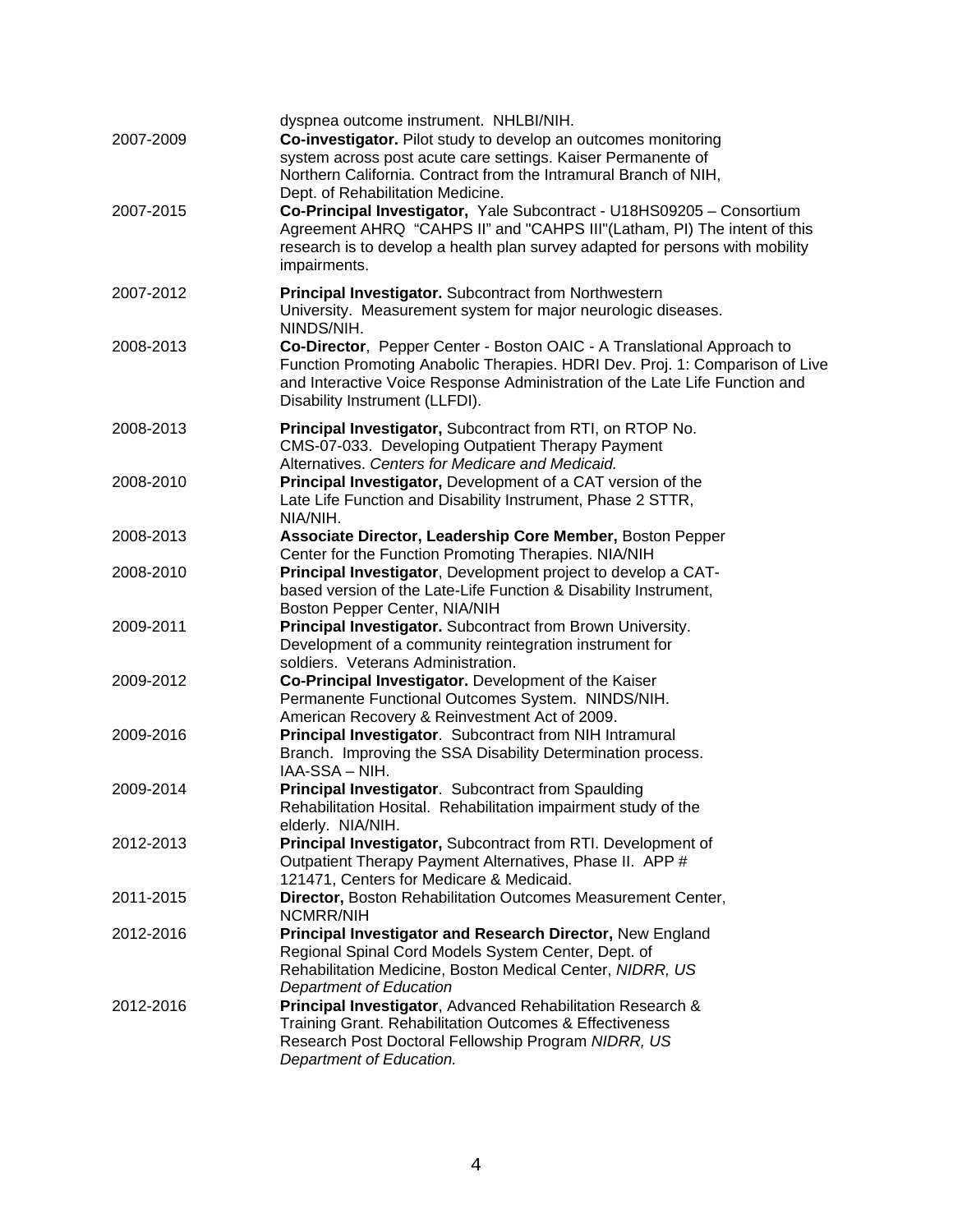### **Awards and Honors:**

| B.S. in Physical Therapy, Cum Laude<br>Scholarship Award for Research in Rheumatology by an Arthritis Foundation<br>1982<br>Fellow. Presented by the AHP Association of the National Arthritis Foundation<br>1990<br>Research Award from the Section on Geriatrics, APTA.<br>Research Award from the Massachusetts Chapter of the American Physical<br>1991<br><b>Therapy Association</b><br>Fellow, The Gerontological Society of America<br>1992<br>Marian Williams Award for Research in Physical Therapy. Presented by the<br>1993<br>APTA, June, 1993. |
|-------------------------------------------------------------------------------------------------------------------------------------------------------------------------------------------------------------------------------------------------------------------------------------------------------------------------------------------------------------------------------------------------------------------------------------------------------------------------------------------------------------------------------------------------------------|
|                                                                                                                                                                                                                                                                                                                                                                                                                                                                                                                                                             |
|                                                                                                                                                                                                                                                                                                                                                                                                                                                                                                                                                             |
|                                                                                                                                                                                                                                                                                                                                                                                                                                                                                                                                                             |
|                                                                                                                                                                                                                                                                                                                                                                                                                                                                                                                                                             |
|                                                                                                                                                                                                                                                                                                                                                                                                                                                                                                                                                             |
|                                                                                                                                                                                                                                                                                                                                                                                                                                                                                                                                                             |
|                                                                                                                                                                                                                                                                                                                                                                                                                                                                                                                                                             |
| Rose Lecturer at Washington University Department of Physical Therapy<br>1993                                                                                                                                                                                                                                                                                                                                                                                                                                                                               |
| 1994<br><b>Ionta Lecturer</b> at Massachusetts General Hospital                                                                                                                                                                                                                                                                                                                                                                                                                                                                                             |
| 1994<br>Kirscht Lecturer at the University of Michigan School of Public Health                                                                                                                                                                                                                                                                                                                                                                                                                                                                              |
| Opponent, Doctoral Thesis at the Faculty of Medicine, University of Uppsala<br>1995                                                                                                                                                                                                                                                                                                                                                                                                                                                                         |
| 1995<br>Scully Lecturer at University of Pittsburgh School of Rehabilitation Sciences.                                                                                                                                                                                                                                                                                                                                                                                                                                                                      |
| 1995<br>Zausmer Lecturer at Boston's Children's Hospital.                                                                                                                                                                                                                                                                                                                                                                                                                                                                                                   |
| Recipient (along with Renee Lawrence) of the 1997 Sage Publications Editor's<br>1997                                                                                                                                                                                                                                                                                                                                                                                                                                                                        |
| Award for the best peer-reviewed publication on aging in the social and                                                                                                                                                                                                                                                                                                                                                                                                                                                                                     |
| behavioral sciences in 1996.                                                                                                                                                                                                                                                                                                                                                                                                                                                                                                                                |
| Robert Bartlett Recognition Award, Foundation for Physical Therapy.<br>1997                                                                                                                                                                                                                                                                                                                                                                                                                                                                                 |
| Barbara C. White Award & commencement speaker, University of Florida<br>1998                                                                                                                                                                                                                                                                                                                                                                                                                                                                                |
| Department of Physical Therapy.                                                                                                                                                                                                                                                                                                                                                                                                                                                                                                                             |
| <b>Commencement Speaker, Department of Physical Therapy, University of Illinois</b><br>1998                                                                                                                                                                                                                                                                                                                                                                                                                                                                 |
| at Chicago.                                                                                                                                                                                                                                                                                                                                                                                                                                                                                                                                                 |
| Rose Excellence in Research Award for Excellence in Orthopedic Physical<br>1998                                                                                                                                                                                                                                                                                                                                                                                                                                                                             |
| Therapy Research from the Orthopedic Section, APTA (with D. Jette).                                                                                                                                                                                                                                                                                                                                                                                                                                                                                         |
| Golden Pen Award for Distinguished Contribution to PHYSICAL THERAPY.<br>1998                                                                                                                                                                                                                                                                                                                                                                                                                                                                                |
| 1999<br><b>Helen J. Hislop Award for Outstanding Contributions to Professional Literature,</b><br>APTA.                                                                                                                                                                                                                                                                                                                                                                                                                                                     |
| Switzer Lecturer, Annual Meeting of the Association for Allied Health<br>1999                                                                                                                                                                                                                                                                                                                                                                                                                                                                               |
| Professions, Atlanta.                                                                                                                                                                                                                                                                                                                                                                                                                                                                                                                                       |
| 1999<br><b>Distinguished Lecturer, Winter Series on Aging, Center on Aging, The</b>                                                                                                                                                                                                                                                                                                                                                                                                                                                                         |
| University of Texas Medical Branch                                                                                                                                                                                                                                                                                                                                                                                                                                                                                                                          |
| Sidney and Elizabeth Licht Award from the American Congress of<br>1999                                                                                                                                                                                                                                                                                                                                                                                                                                                                                      |
| Rehabilitation Medicine. for the paper "Exercise Improves Gait Stability in                                                                                                                                                                                                                                                                                                                                                                                                                                                                                 |
| Disabled Elders," (Krebs, D., Jette, A.M., & Assmann, S., Archives of Physical                                                                                                                                                                                                                                                                                                                                                                                                                                                                              |
| Medicine and Rehabilitation, Vol. 79, 1489-1495)                                                                                                                                                                                                                                                                                                                                                                                                                                                                                                            |
| Roger C Lipitz Lecturer, School of Hygiene and Public Health, Johns Hopkins<br>2000<br>University                                                                                                                                                                                                                                                                                                                                                                                                                                                           |
| <b>Excellence in Research Award, Section on Geriatrics, American Physical</b><br>2000                                                                                                                                                                                                                                                                                                                                                                                                                                                                       |
| <b>Therapy Association</b>                                                                                                                                                                                                                                                                                                                                                                                                                                                                                                                                  |
| Jack Allison Lecturer, Department of Physical Therapy, University of Minnesota.<br>2000                                                                                                                                                                                                                                                                                                                                                                                                                                                                     |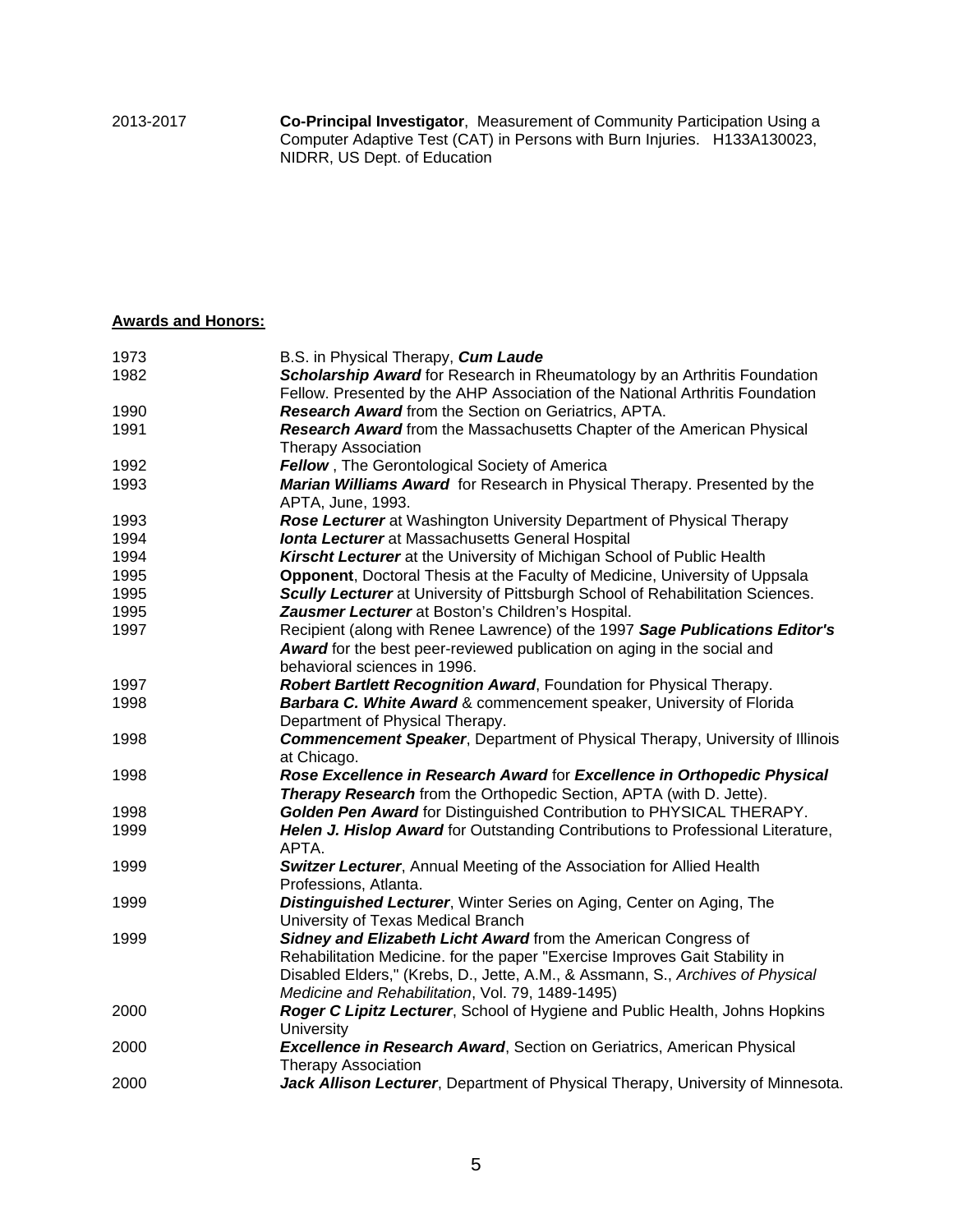| 2001 | Keynote Speaker, Annual Ceremony for Recognition of Clinical Specialists,<br>American Physical Therapy Association, San Antonio, TX.                                                                    |
|------|---------------------------------------------------------------------------------------------------------------------------------------------------------------------------------------------------------|
| 2001 | Margaret L. Moore Lecturer, Univ. of N. Carolina, Chapel Hill.                                                                                                                                          |
| 2002 | Keynote Speaker, 7 <sup>th</sup> Annual International Congress of the Australian<br>Physiotherapy Association, Sydney, May.                                                                             |
| 2003 | Distinguished Lecturer: Gerontology Institute, University of Sherbrooke, Quebec, CA.                                                                                                                    |
| 2004 | Keynote speaker: The Annual Alumni Evening. MGH Institute of Health<br>Professions, Boston, MA, April.                                                                                                  |
| 2004 | Opponent, Doctoral Thesis at the Medical Faculty, University of Jyvaskyla,<br>Finland.                                                                                                                  |
| 2004 | Keynote Address: The School of Public Health & Health Professions. University<br>of Florida, Gainsville, FL, March.                                                                                     |
| 2005 | Gustave-Gingus Distinguished Lecturer: University of Montreal, May, 2005.                                                                                                                               |
| 2005 | Sidney Katz Distinguished Lecturer, Brown University, Providence, Rl., April                                                                                                                            |
| 2005 | <b>Catherine Worthingham Fellow, American Physical Therapy Association</b>                                                                                                                              |
| 2006 | Keynote Address: Nordic Conference on WHO/ICF Research, Helsinki, Finland,<br>March                                                                                                                     |
| 2006 | Sidney and Elizabeth Licht Award from the American Congress of Rehabilitation                                                                                                                           |
|      | Medicine, for the paper, (Jette, A, Keysor J, Coster W, Haley S) Beyond Function:<br>Predicting Participation Outcomes in a Rehabilitation Cohort. Archives of Physical<br>Medicine and Rehabilitation. |
| 2006 | Commencement Speaker, School of Public Health & Health Professions, University at<br>Buffalo, May, 2006.                                                                                                |
| 2007 | Featured Speaker, 24 <sup>th</sup> Annual Eugene Michels Researchers' Forum, CSM Meetings of<br>the APTA, Boston, MA Feb, 17 <sup>th</sup> .                                                            |
| 2007 | Distinguished Lecturer, Annual J.F. Lehmann Day Symposium, Univ. of Washington<br>Department of Rehabilitation Medicine, June 1.                                                                        |
| 2008 | Distinguished Lecturer, College of Public Health & Health Professions, University of<br>Florida, November, 2008.                                                                                        |
| 2009 | Goldsmith Award. National Rehabilitation Hospital, Washington, DC.                                                                                                                                      |
| 2009 | Visiting Professor & Distinguished Lecturer. Institute for Rehabilitation & Research,<br>University of Pittsburgh, June.                                                                                |
| 2009 | Keynote Speaker, International symposium on Quality of Life Technology, University of<br>Pittsburgh.                                                                                                    |
| 2010 | Opponent, Doctoral Thesis at the Faculty of Medicine, University of Umea, Sweden.                                                                                                                       |
| 2010 | Distinguished Public Service Award, American Academy of Physical Medicine &<br>Rehabilitation, Seattle, Wash, 2010.                                                                                     |
| 2011 | Excellence in the Rehabilitation of Aging Persons Award. Gerontological Society of<br>America, Nov., Boston, MA.                                                                                        |
| 2012 | Mary McMillan Honorary Lectureship Award, American Physical Therapy<br>Association, June, 2012, Tampa, FL.                                                                                              |
| 2012 | Stephen M Haley Memorial Lecture & Award, Howard H Steel International<br>Conference on Pediatric Spinal Cord Injury, Orlando, FL., Nov.30 <sup>th</sup> .                                              |
| 2013 | Noll Visiting Professorship, Cleveland Clinics, Cleveland, Ohio, April 24-25.                                                                                                                           |
| 2013 | Keynote Speaker, International Physical Therapy Conference on Women; S Health,<br>Boston, April 27 <sup>th</sup> .                                                                                      |
| 2013 | Distinguished Speaker, University Medical Center, Utrecht, The Netherlands,<br>May 24th                                                                                                                 |
| 2013 | Honorary Doctoral Degree Recipient, Thomas Jefferson University's School of<br>Health Professions and Jefferson School of Pharmacy, May 2013.                                                           |
| 2013 | Member, Institute of Medicine of The National Academies, Washington, DC.                                                                                                                                |
| 2013 | Visiting Professor, Johns Hopkins University, Baltimore, Nov. 6th                                                                                                                                       |
| 2013 | Vivette R. Rifkin Memorial Keynote Speaker, University of Illinois at Chicago,<br>November 20 <sup>th</sup> .                                                                                           |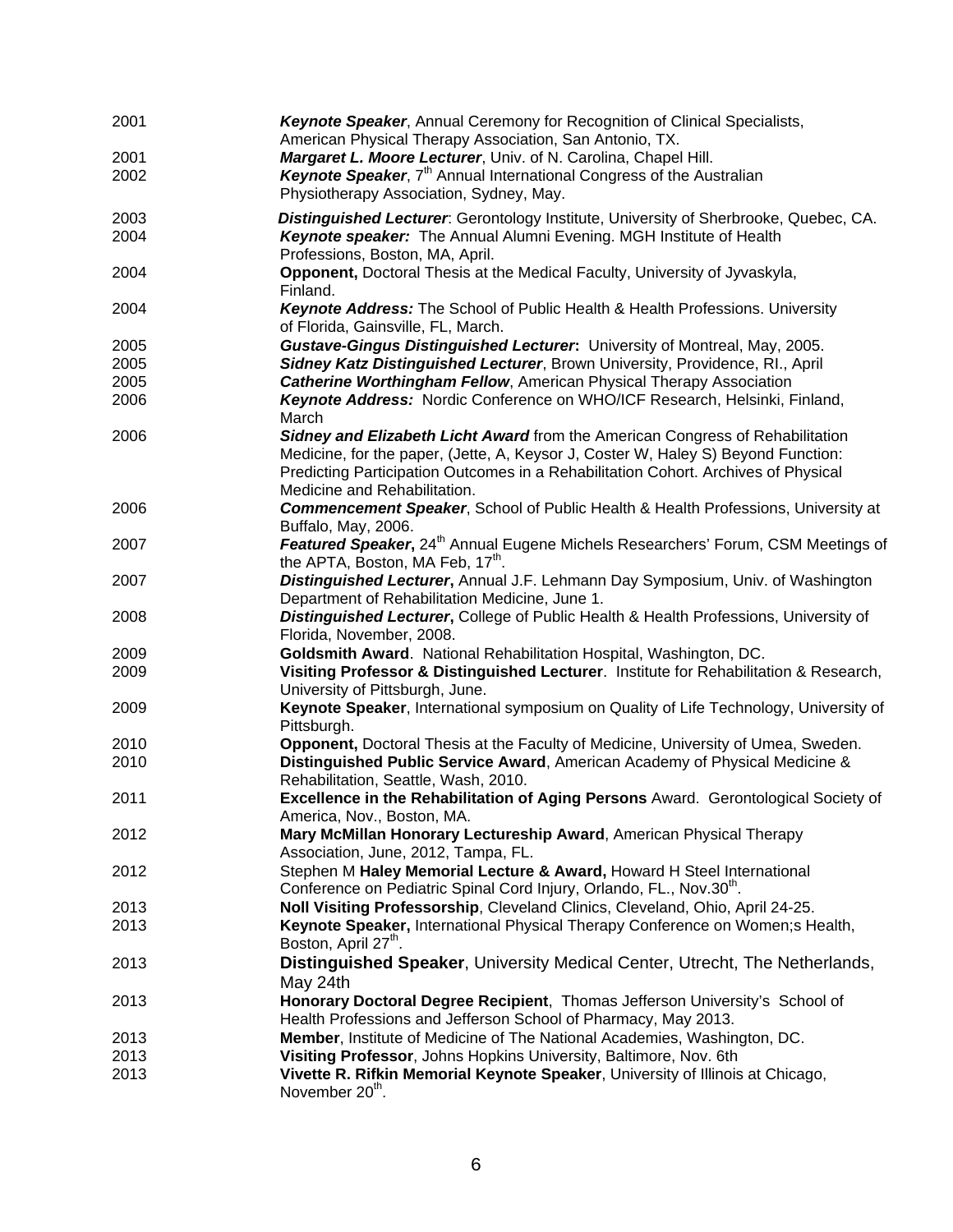# **Editorial Boards:**

| 1981-1982     | Editorial Board, Journal of Gerontology's Clinical Medicine<br>Section              |
|---------------|-------------------------------------------------------------------------------------|
| 1982-1984     | Editorial Board, Clinical Rheumatology in Practice                                  |
| 1983-1988     | <b>Editorial Board, Bulletin of Rheumatic Diseases</b>                              |
| 1985-1990     | Associate Editor, Topics in Geriatric Rehabilitation, Aspen Pub.,                   |
| 1986-1989     | Member, Advisory Board, Clinical Rehabilitation, Edward                             |
|               | Arnold Pub, London, England                                                         |
| 1987- current | Editorial Board, Aging and Health, Sage Publications.                               |
| 1988          | Member, Editorial Advisory Board for "Advances in Long-                             |
|               | Term Care," Springer Publishing Co.                                                 |
| 1989-1992     | Member, Editorial Board, Gerontologist                                              |
| 1990-1996     | Member, Editorial Board, PHYSICAL THERAPY                                           |
| 1991-1996     | Member, Editorial Board, Journal of Gerontology, Social                             |
|               | <b>Sciences</b>                                                                     |
| 1993-1996     | Deputy Editor, PHYSICAL THERAPY                                                     |
| 1993-1994     | Special Issue Editor, PHYSICAL THERAPY, "Disability                                 |
|               | Research in Physical Therapy".                                                      |
| 1996-current  | Member, Editorial Board, Physiotherapy Research International                       |
| 1999-2005     | Member, Editorial Board, Social Science & Medicine                                  |
| 2000-current  | Member, Editorial Board, Journal of Rehabilitation Medicine                         |
| 2004          | Member, Editorial Board, Encyclopedia of Health & Aging.                            |
| 2005          | Acting Editor-in-Chief, PHYSICAL THERAPY                                            |
| 2007-current  | Editorial Board, Brazilian Journal of Physical Therapy.                             |
| 2007-2010     | Associate Editor, Frontera et al.: Physical Medicine and Rehabilitation: Principles |
|               | and Practice" (5 <sup>th</sup> edition), 2008.                                      |
| 2012          | Co-Special Issue Editor, PHYSICAL THERAPY, " Current                                |
|               | Advances in Disability Research".                                                   |

# **Major Advisory & Community Service Roles:**

| 1978      | Member, Executive Board of the Arthritis Health                     |
|-----------|---------------------------------------------------------------------|
|           | Professions Section of the National Arthritis Foundation            |
| 1979      | Member, Education Committee of the Arthritis Health                 |
|           | Professions Section of the National Arthritis Foundation            |
| 1979-1980 | Member, Research Sub-Committee of the National Arthritis Foundation |
| 1980-1982 | Member, Regional Advisory Council to the Medical                    |
|           | Rehabilitation Research and Training Center Number                  |
|           | Seven, Tufts-New England Medical Center, Boston.                    |
| 1981-1983 | Chairperson, Research Sub-Committee of the National                 |
|           | <b>Arthritis Foundation</b>                                         |
| 1982-1983 | Member, Program Planning Committee of Gerontological                |
|           | Health Section of American Public Health Association                |
| 1982-1983 | Member, Task Force on Socioeconomic and Professional                |
|           | Status, Massachusetts Chapter of the APTA                           |
| 1983      | Member, Site Visit Team for Multipurpose Arthritis Centers          |
|           | of the National Institute of Health                                 |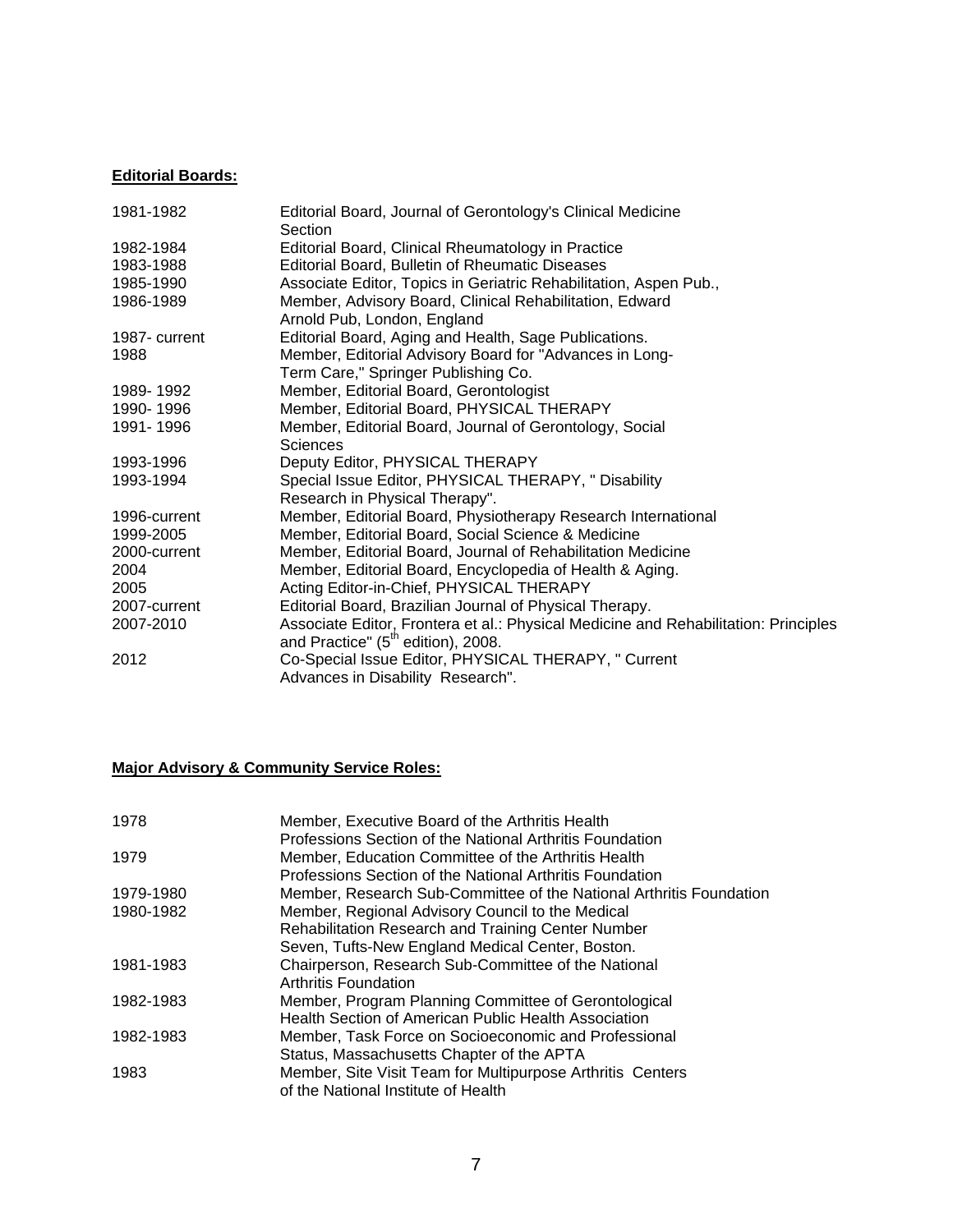| 1983-1984 | Chairperson, Planning Committee for American Public<br>Health Association's Gerontological Health Section's Annual<br>Meeting                 |
|-----------|-----------------------------------------------------------------------------------------------------------------------------------------------|
| 1984      | Consultant to RWJ Foundation's Hospital Initiatives in Long<br><b>Term Care Demonstrations</b>                                                |
| 1984-1985 | Member, Task Force on DRGs, American Physical Therapy<br>Association                                                                          |
| 1985-1986 | Member, Governing Council, American Public Health<br>Association                                                                              |
| 1986-1988 | Chairperson, Committee on Practice, American Physical<br><b>Therapy Association</b>                                                           |
| 1987      | Member, Review Committee for Recanati School for<br>Community Health Professions, Ben-Gurion University of<br>the Negev, Israel               |
| 1987-1993 | Member, External Advisory Board, Post Acute Care Project,<br>School of Public Health, University of Minnesota                                 |
| 1988-1990 | Member, Clinical Research Grants Review Committee,<br><b>National Arthritis Foundation</b>                                                    |
| 1988-1991 | Member, Task Force on Standards for Measurement in<br>Physical Therapy, American Physical Therapy Association                                 |
| 1988-1992 | Member, Advisory Panel on Medical Coverage for Physical<br>Therapy Services for Nursing Home Patients in Connecticut                          |
| 1988-1995 | Member, External Advisory Board, Arthritis Center, Hospital<br>for Special Surgery, New York                                                  |
| 1989-1990 | Member, Planning and Review Committee for the Physical<br>Therapy Clinical Research Center Program, Physical<br>Therapy Foundation.           |
| 1989-1993 | Member, Committee on Research, Education & Practice,<br>Gerontological Society of America.                                                    |
| 1990      | Member, Abstracts Review Committee, Social Research,<br>Planning and Practice Section, Gerontological Society of<br>America.                  |
| 1990      | Member, Review Committee for the Clinical Research<br>Center Program in Physical Therapy.                                                     |
| 1990      | Co-Chairperson, Advisory Panel on Epidemiology,<br>Biostatistics and Assessment in Rehabilitation.NIH/NICHD                                   |
| 1990      | Member, Rehabilitation panel, CDC National Agenda for<br>Injury Control for the 1990s.                                                        |
| 1990-1991 | Member, Advisory Panel on Functional Capacity Index<br>Study for Traumatic Injuries. The Johns Hopkins University<br>School of Public Health. |
| 1992-1997 | Member, Gerontology Council for Boston University<br><b>Gerontology Center</b>                                                                |
| 1992-1998 | Member, Advisory Committee for the Pepper Center, Duke<br>University.                                                                         |
| 1993-1994 | Member, Advisory Committee for Medical Rehabilitation<br>Payment Issues Study, National Rehabilitation Hospital.                              |
| 1993-1997 | Member, Advisory Committee for Women's Health Study,<br>Johns Hopkins University and the National Institute on<br>Aging.                      |
| 1993-1996 | Member, Board of Directors, Foundation for Physical<br>Therapy Research.                                                                      |
| 1993-2001 | Member, Advisory Committee for the Pepper Center, Yale<br>University.                                                                         |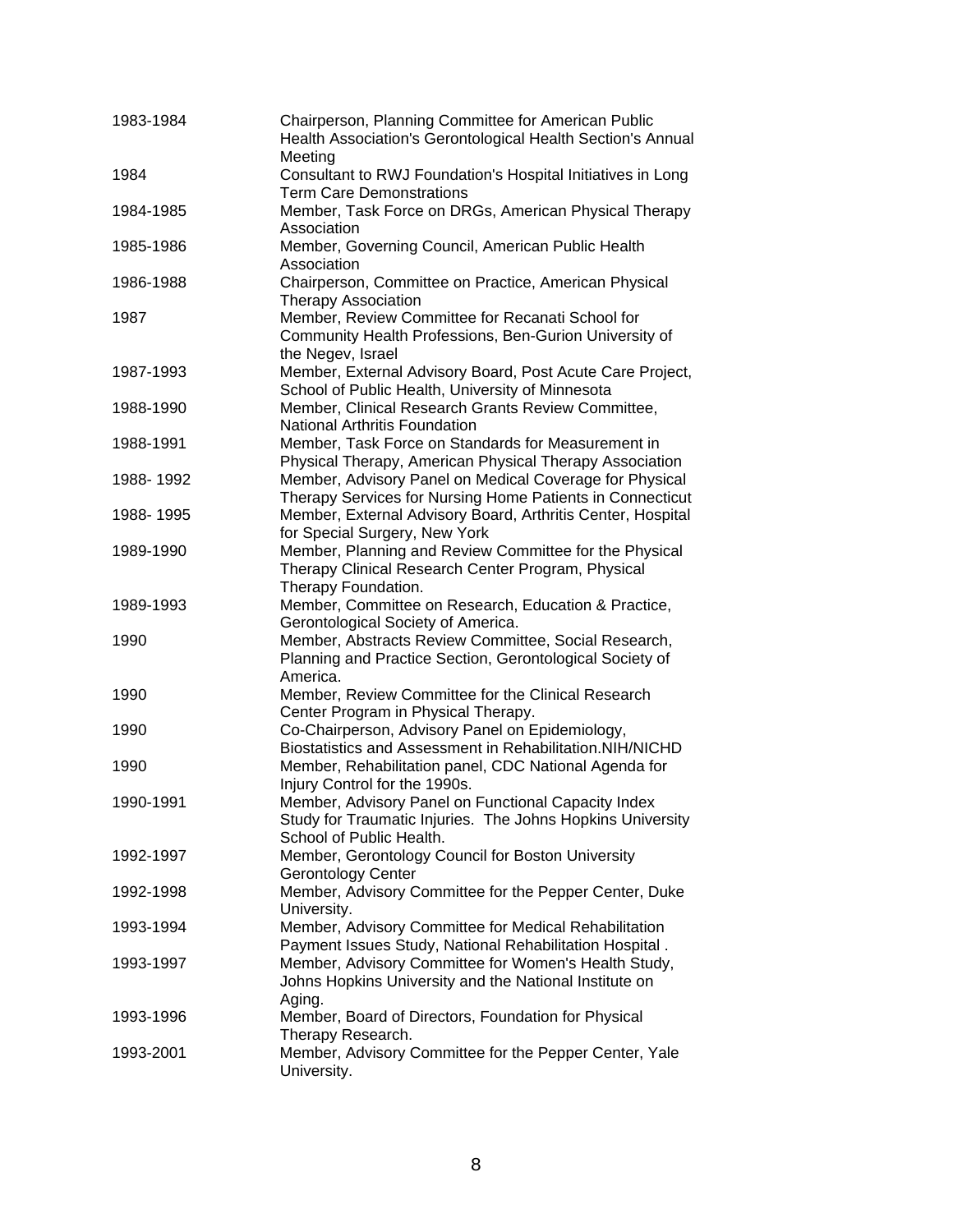| 1994         | Chairperson, Project Focus '94: Consensus Conference on<br>Physical Therapy Treatment Effectiveness in Older                                                                                          |
|--------------|-------------------------------------------------------------------------------------------------------------------------------------------------------------------------------------------------------|
| 1994         | Persons, Foundation for Physical Therapy.<br>Member, Planning Committee for Consensus Conference<br>on Rehabilitation Outcomes Research. National Center for<br>Medical Rehabilitation Research, NIH. |
| 1995-1998    | Member, Council for the National Archive of Computerized<br>Data on Aging                                                                                                                             |
| 1996-2004    | Member, External Advisory Board, Center for Psychiatric<br>Rehabilitation, Boston University                                                                                                          |
| 1997-1998    | Member, Planning Committee, National Congress on<br>Improving Care for Low Back Pain, Institute for Healthcare<br>Improvement.                                                                        |
| 1998         | External Reviewer, Institute of Gerontology, University of<br>Michigan                                                                                                                                |
| 1998-1999    | Member, International Collaborative Effort on Aging &<br>Disability, National Center for Health Statistics.                                                                                           |
| 1998-2002    | Member, Institute of Medicine Committee to Review SSA's<br><b>Disability Decision Process Research</b>                                                                                                |
| 1999         | External Reviewer, Department of Rehabilitation Sciences,<br>University of Toronto.                                                                                                                   |
| 1999-2004    | Member, External Advisory Council, University of Texas<br>Medical Branch at Galveston.                                                                                                                |
| 1999-2004    | Member, Advisory Committee, Boston University School of<br><b>Public Health</b>                                                                                                                       |
| 2000         | External Reviewer, Department of Physical Therapy,<br>University of Southern California                                                                                                               |
| 2000         | Chair, Data Safety Monitoring Board for Delitto et al:<br>Lumbar Stenosis Trial, NIH/NIAMS                                                                                                            |
| 2000-2001    | Member, International Advisory Panel on the evaluation of<br>Swedish research on disability, Swedish Council for Social                                                                               |
| 2000-2002    | Research<br>Member, Technical Expert Panel on Rehabilitation Facility                                                                                                                                 |
| 2002-2004    | Prospective Payment System, RAND Corporation.<br>Consultant, PTClinResNet, University of Southern<br>California.                                                                                      |
| 2004         | External Reviewer, Department of Movement Sciences,<br>University of North Carolina.                                                                                                                  |
| 2004-2005    | Member, Planning Committee for Rehabilitation Medicine<br>Summit: Building Research Capacity. Foundation for<br>PM&R.                                                                                 |
| 2004-2007    | Member, Advisory Board, Research Nursing Home<br>Program Project, HRCA/Harvard University.                                                                                                            |
| 2004-2008    | Member: National Advisory Board, National Center for<br>Medical Rehabilitation Research, NIH.                                                                                                         |
| 2005-2007    | Chairperson: Institute of Medicine Committee, The Future of<br>Disability in America. National Academy of Science.                                                                                    |
| 2006         | Member, MedPac Panel on Outpatient Therapy Services.                                                                                                                                                  |
| 2006-current | Member, Steering Committee, PHYSICAL THERAPY Journal                                                                                                                                                  |
| 2006-2010    | Member, External Advisory Committee, U of Maryland Pepper                                                                                                                                             |
|              | Center                                                                                                                                                                                                |
| 2006-2007    | Member, Review Panel, Swedish Council for Working Life and<br>Social Research.                                                                                                                        |
| 2007-        | Member, Board of Directors, New England Disabled Sports,<br>Lincoln, NH                                                                                                                               |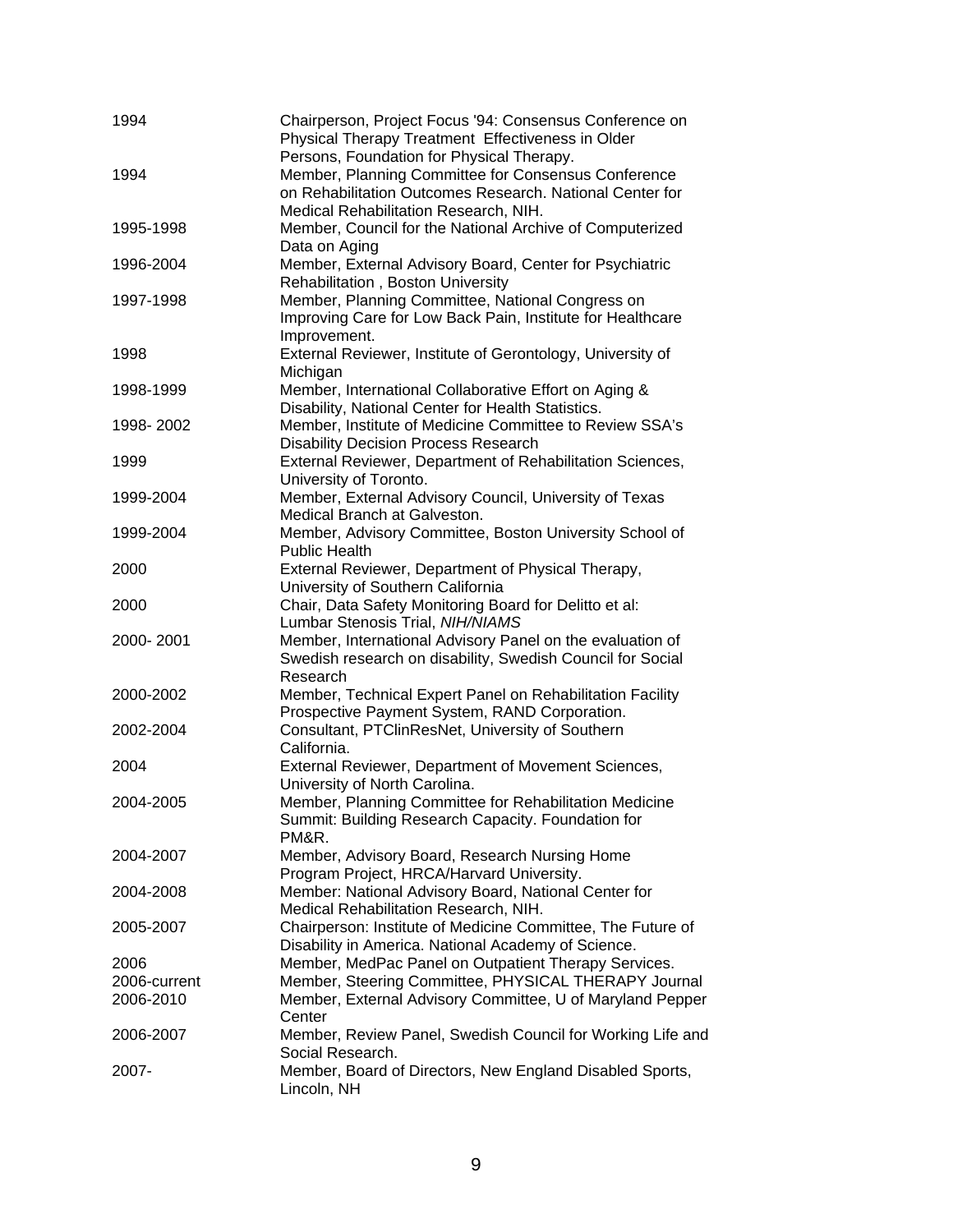| 2007          | Member, External Advisory Board, Center of Excellence in<br>Maximizing Rehabilitation Outcomes, Tampa VA.                                                                                |
|---------------|------------------------------------------------------------------------------------------------------------------------------------------------------------------------------------------|
| 2007-current  | Member, Advisory Committee. Foundation for Physical Therapy<br>Research.                                                                                                                 |
| 2007          | Member, External Advisory Panel, Center of Excellence in<br>Health Services Research, Providence VA.                                                                                     |
| 2007          | Member, Executive Committee. Quality of Life Outcomes in<br>Neuological Disorders (NeuroQOL)                                                                                             |
| 2008          | Chair, Advisory Committee. Foundation for Physical Therapy<br>Research.                                                                                                                  |
| 2008          | Chair, Steering Committee to Plan a National Workshop on<br>Improving Measurement of Late Life Disability in Population<br>Surveys. Institute of Medicine. National Academy of Sciences. |
| 2008-2012     | Member, Advisory Committee, U of Florida and U of Texas<br>Galveston Post Doctoral Fellowship Program in Rehabilitation<br>Therapies.                                                    |
| 2008-2012     | Member, Scientific Review Committee, NINR/NIH.                                                                                                                                           |
| 2008-current  | Member, External Advisory Board, University of Maryland Pepper Center.                                                                                                                   |
| 2008-current  | Member, External Advisory Board for the METEOR Trial, Dept. of Orthopedics,<br>Harvard University.                                                                                       |
| 2009-2012     | Member, External Advisory Council, Providence VA REAP Center.                                                                                                                            |
| 2009-2012     | Member, External Advisory Board, Tampa VA HSR&D Center.                                                                                                                                  |
| 2009-2012     | Member, External Advisory Board on Aging with a Disability RRTC, Univ. of<br>Washington.                                                                                                 |
| 2010-2011     | Member, External Research Advisory Board Meeting, MGH Institute.                                                                                                                         |
| 2010          | Member, Research Review Committee, The Academy of Finland Research<br>Council.                                                                                                           |
| 2010-2011     | Member, National Research Council Panel, External Evaluation of NIDRR.<br>National Academy of Sciences.                                                                                  |
| 2011-2012     | Member, NIH Blue Ribbon Panel on NIH Funding of Rehabilitation Research.                                                                                                                 |
| 2011- current | Co-Chair, Institute of Medicine Forum on Aging, Disability, and Independence.<br>National Academy of Science.                                                                            |
| 2012          | External Evaluator, Karolinska Institute, Department of Neurobiology, Care<br>Sciences, and Society.                                                                                     |
| 2012          | Panelist, MedPAC Panel on Medicare Payment Policy for<br>Outpatient Therapy.                                                                                                             |

#### **Manuscript Reviewer for:**

American Journal of Public Health Archives of Physical Medicine & Rehabilitation PHYSICAL THERAPY Journal of Rehabilitation Medicine Health Services Research Journal of Gerontology: Medical Sciences Journal of Gerontology: Social Sciences Journal of Gerontology: Psychological Sciences The Gerontologist Journal of the American Geriatrics Society Journal of the American Medical Association Journal of Clinical Epidemiology Medical Care Milbank Memorial Fund Quarterly New England Journal of Medicine Social Science and Medicine Arthritis Care & Research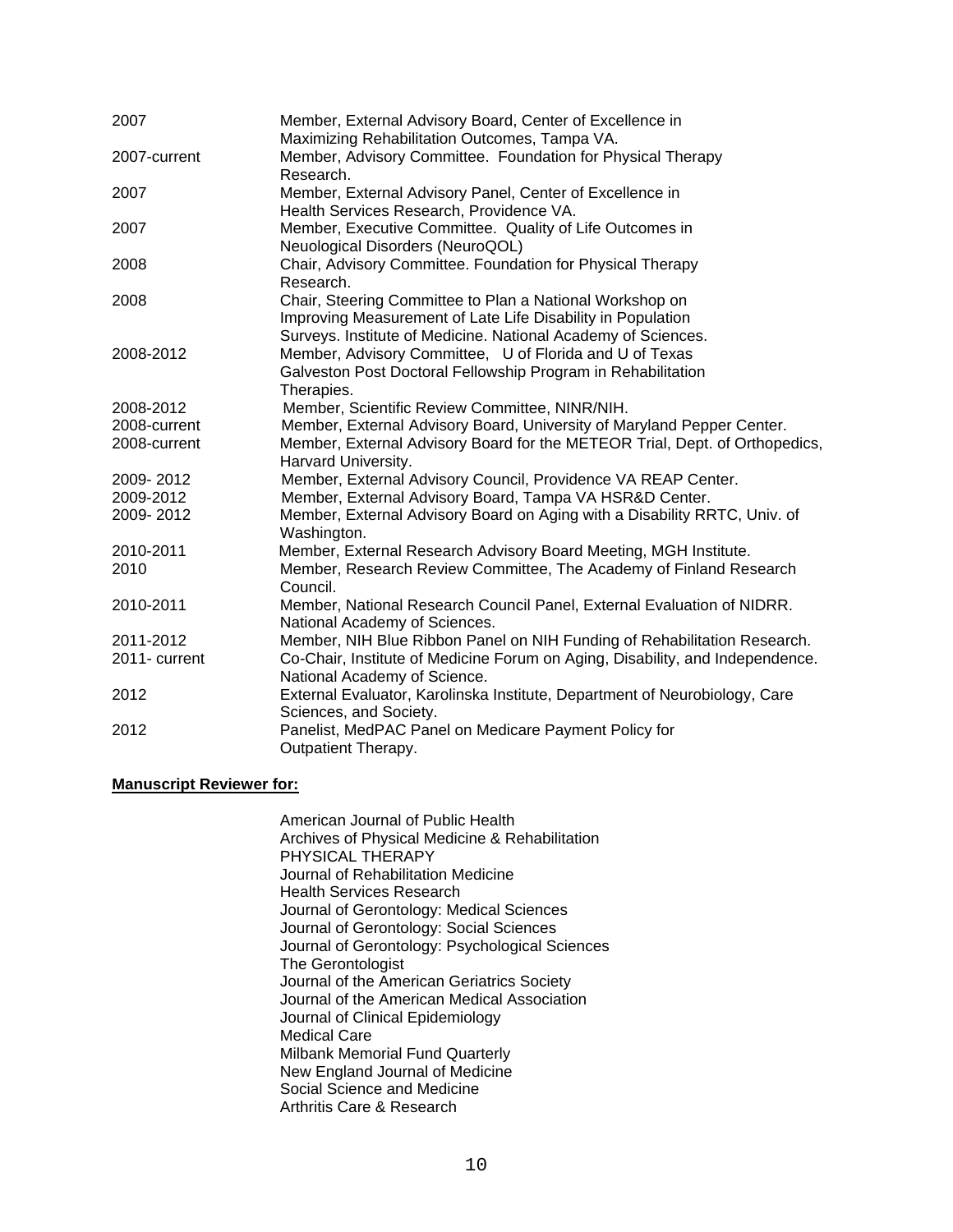#### Arthritis & Rheumatism

#### **Grant Reviewer for:**

National Institute on Aging, NIH National Institute of Arthritis and Musculoskeletal Diseases, NIH Agency for Health Care Research & Quality, US PHS National Institute of Disability and Rehabilitation Research, Dept. of Education National Center for Medical Rehabilitation Research, NIH Retirement Research Foundation Swedish Council for Working Life and Social Research National Institute of Nursing Research, NIH The Academy of Finland Research Council National Institute of Nursing Research/NIH Patient-Centered Outcome Research Institute (PCORI)

#### **Memberships in Professional Societies:**

| 1974-     | Member, American Public Health Association              |
|-----------|---------------------------------------------------------|
| 1975-1985 | Member, Arthritis Health Professions Association of the |
|           | <b>National Arthritis Foundation</b>                    |
| 1979-     | Member, Gerontological Society of America               |
| 1982-     | Member, American Physical Therapy Association           |
| 1989-     | Member, Massachusetts Gerontology Association           |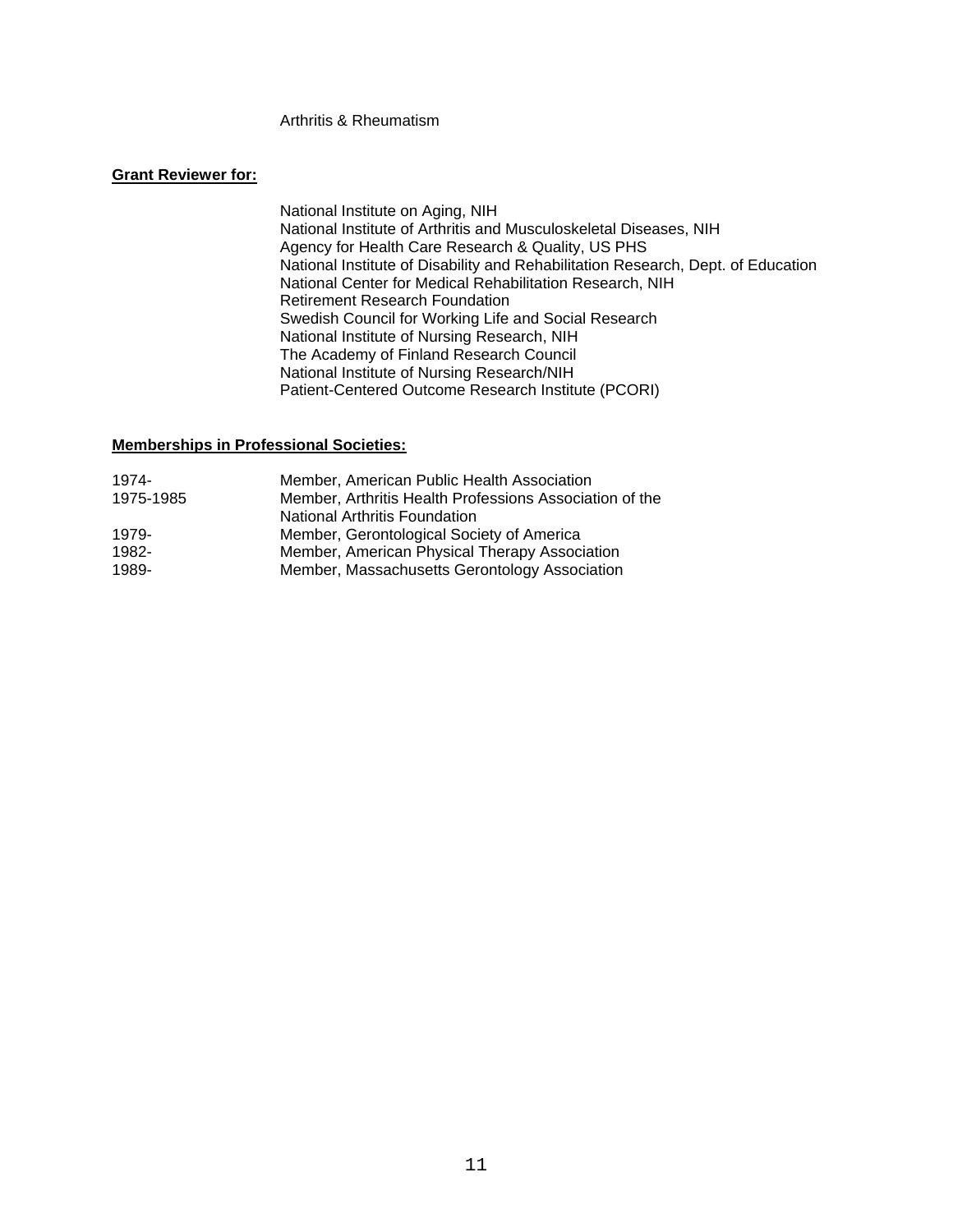#### **Bibliography:**

Journals:

- 1. Jette AM, Deniston OL. Inter-observer reliability of a functional status assessment instrument. Journal of Chronic Diseases, 1978; 31(9/10):573-589.
- 2. Cummings KM, Jette AM, Rosenstock IM. Construct validation of the Health Belief Model. Health Education Monographs, 1978; 6(4):12-20.
- 3. Cummings KM, Jette AM, Brock BM, Haefner DP. Psycho-social determinants of immunization behavior in a swine influenza campaign. Medical Care, 1979; 17(6):639-649.
- 4. Jette AM. An empirical approach to evaluating functional capacity. Archives of Physical Medicine and Rehabilitation, 1980; 61:85-89.
- 5. Deniston OL, Jette AM. A functional status assessment instrument validation in an elderly population. Health Services Research, 1980; 15(1):21-34.
- 6. Jette AM. The functional status index: Reliability of a chronic disease evaluation instrument. Archives of Physical Medicine and Rehabilitation, 1980; 61:395-401.
- 7. Jette AM. Health status indicators: Their utility in chronic disease evaluation research. Journal of Chronic Diseases, 1980; 33:567- 579.
- 8. Jette AM, Becker MC. Allied health professional preparation in rheumatology. Journal of Allied Health, 1980; 9(4):268-275.
- 9. Jette AM, Cummings KM, Brock BM, Crispin M, Naessens J. The structure and reliability of health belief indices. Health Services Research, 1981; 16(1):81-89.
- 10. Liang M, Jette AM. Measuring functional ability in chronic arthritis: A critical review. Arthritis and Rheumatism, 1981; 24(1):80-86.
- 11. Branch LG, Callahan JJ, Jette AM. Targeting home care services to vulnerable elders: Massachusetts' Home Care Corporations. Home Health Care Quarterly, 1981; 2(2):41-58.
- 12. Branch LG, Jette AM, Evashwick CJ, Polansky M, Rowe G, Diehr P. Toward understanding elders' health service utilization. Journal of Community Health, 1981; 7(2):80-92.
- 13. Branch LG, Jette AM. The Framingham Disability Study: 1. Social disability among the aging. American Journal of Public Health, 1981; 72(11):1202-1210.
- 14. Jette AM, Branch LG. The Framingham Disability Study: 2. Physical disability among the aging. American Journal of Public Health, 1981; 71(11):1211-1216.
- 15. Jette AM, Branch LG, Wentzel RA, Carney WF, Dennis DL, Madden M. Home care service diversification: A pilot investigation. Gerontologist, 1981; 21(6):572- 579.
- 16. Jette AM. Improving patient cooperation with arthritis treatment regimens. Arthritis and Rheumatism, 1982; 25:447-453.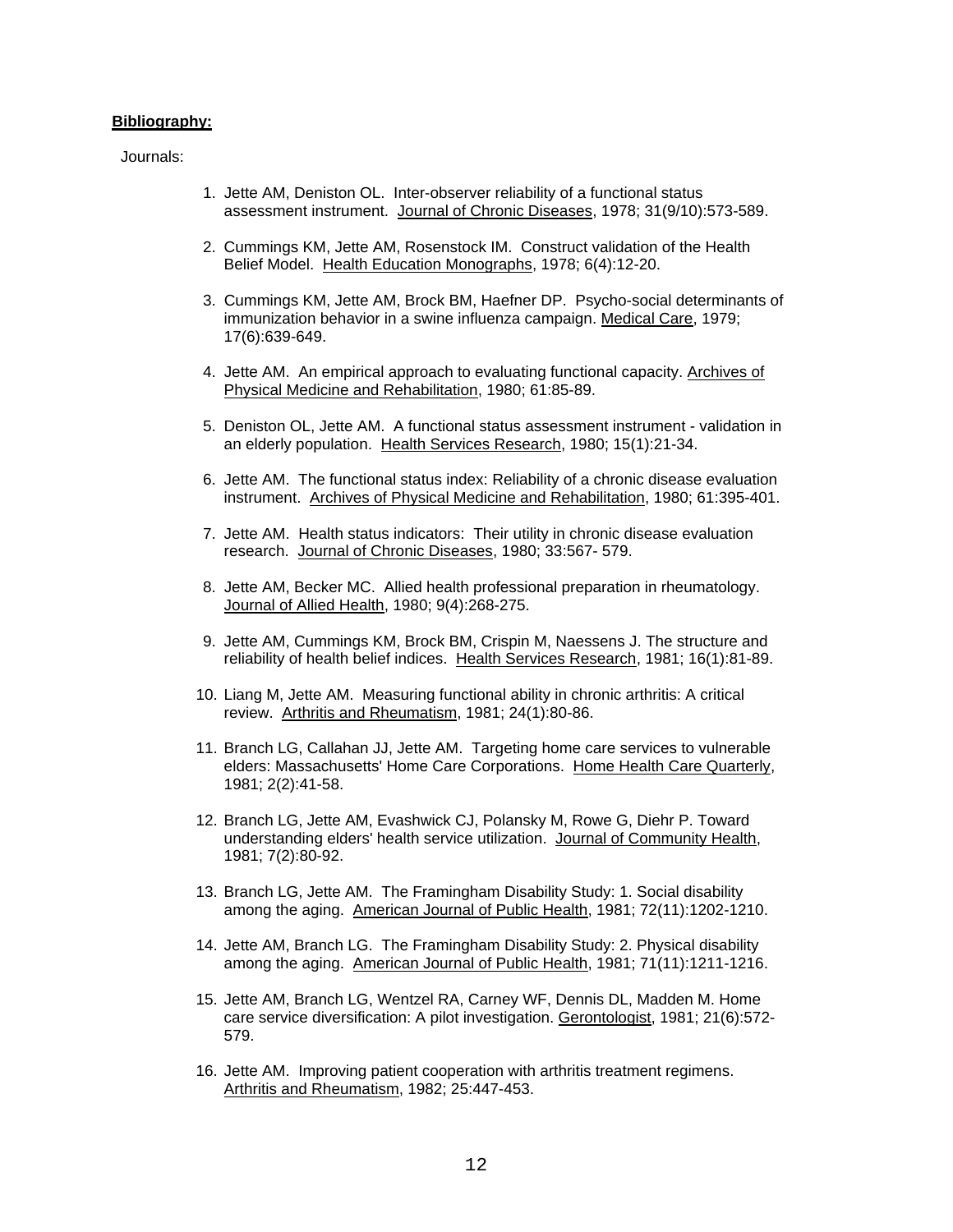- 17. Branch LG, Jette AM. A prospective study of long-term care institution among the aged. American Journal of Public Health, 1982; 72(12):1373- 1379.
- 18. Branch LG, Jette AM. Elders use of informal long-term care assistance. Gerontologist, 1983; 23(1):51-56.
- 19. Jette AM, Branch LG. Targeting community services to high-risk elders: Toward preventing long-term care institutionalization. Aging and Prevention, Haworth Press, 1983; 3(1):53-70.
- 20. Campion EW, Jette AM, Berkman B. An interdisciplinary geriatric consultation service: A controlled trial. Journal of the American Gerontological Society, 1983; 31(12):792-796.
- 21. Shope J, Banwell B, Jette AM, et al. Functional status outcome after treatment of RA. Rheumatology in Practice, 1983; 1(6):243-248.
- 22. Jette AM, Branch LG. Musculoskeletal impairment among the noninstitutionalized aged. International Rehabilitation Medicine, 1984; 6(4):157-161.
- 23. Guccione A, Jette AM. Regional differences in physical therapists' incomes. Physical Therapy, 1984; 64(8):1209-1213.
- 24. Cleary P, Jette AM. The validity of self-reported physician utilization measures. Medical Care, 1984; 22(9):796-803.
- 25. Jette AM. Meeting the needs of an aging population. Editorial: Health and Social Work, 1984; 325-328.
- 26. Branch LG, Jette AM. Personal health practices and mortality among the elderly. American Journal of Public Health, 1984; 74(10):1126-1129.
- 27. Jette AM, Branch LG. Impairment and disability in the aged. Journal of Chronic Diseases, 1985, 38(1):59-66.
- 28. Pinsky J, Branch L, Jette AM, Haynes S, Feinleib M, Cornoni-Huntley J, Bailey K. Framingham Disability Study: Relationship of disability to cardiovascular risk factors among persons free of diagnosed cardiovascular disease. American Journal of Epidemiology, 1985; 122(4):644-656.
- 29. Rubenstein L, Calkins D, Fink A, Young R, Cleary P, Jette AM, Kosecoff J, Davies A, Delbanco T, Brook R. How to help your patients function better (Topics in Primary Care Medicine). The Western Journal of Medicine, 1985 July; 143:114-117.
- 30. Neill WA, Branch LG, DeJong G, Smith NE, Corcoran RJ, Jette AM, Balasco EM, Osberg S, Hogan CA, Cardiac Disability. The Impact of Coronary Heart Disease on Patients' Daily Activities. Archives of Internal Medicine, September, 1985; 145(9):1642-1647.
- 31. Gooding J, Jette AM. Hospital readmissions among the elderly. Journal of the American Geriatrics Society, 1985, 33(9):595-601.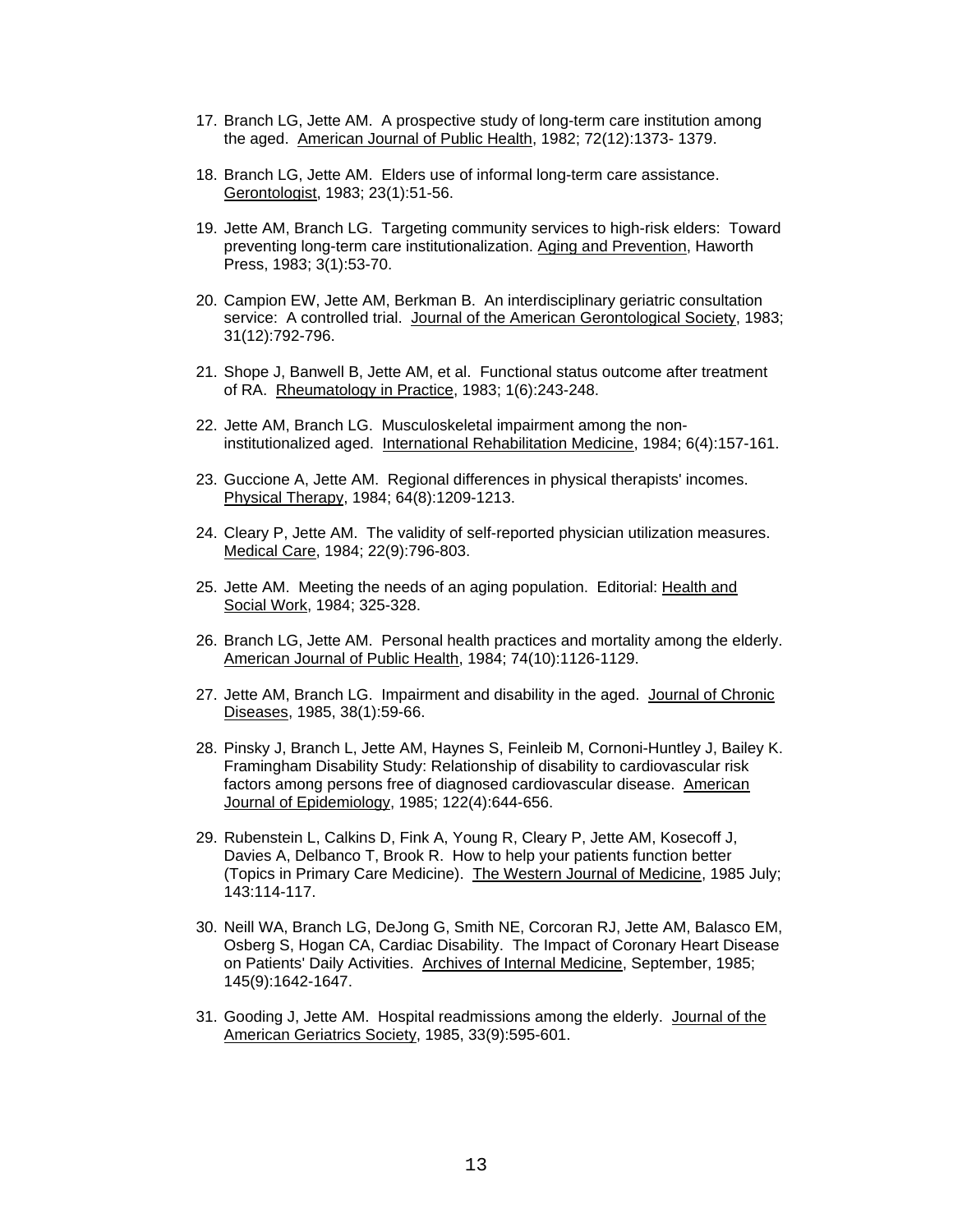- 32. Zielstorff RD, Jette AM, Barnett GO, Schaumberg D, Piggins J, Weidman-Dahl F, Gross H, Webster S. "A COSTAR System for Hospital- Based Coordination of Long Term Care for the Elderly," Proceedings of the Ninth Annual Symposium on Computer Applications in Medical Care, November, 1985.
- 33. Jette AM, Davies AR, Cleary PD, et al. The Functional Status Questionnaire: Its reliability and validity when used in primary care. Journal of General Internal Medicine, 1986; 1(May/June):143-149.
- 34. Zielstorff RD, Jette AM, Gillick M, et al. Functional assessment in an automated medical record system for coordination of long-term care. Topics in Geriatric Rehabilitation, 1986; (1)3:43-47.
- 35. Harris BA, Jette AM, Campion E., et al. Validity of self-report measures of functional disability. Topics in Geriatric Rehabilitation, 1986; 163:31-42.
- 36. Jette AM. The Functional Status Index: Reliability and validity of a self report functional disability measure. Journal of Rheumatology, 1987; 14(Supplement 15): 15-21.
- 37. Jette AM, Bottomley JM. The Graying of America: Opportunities for Physical Therapy. Physical Therapy, 1987; 67(10):1537-1542.
- 38. Jette AM, Cleary PD. Automated Functional Disability Assessment. Physical Therapy, 1987; 67:1854-1859.
- 39. Jette AM, Harris BA, Cleary PD, et al. Functional Recovery Following Hip Fracture. Archives of Physical Medicine & Rehabilitation, 1987; 68:735-740.
- 40. Campion EW, Jette AM, Cleary PD, Harris BA. Hip Fracture: A perspective Study of Hospital Course, Complications, and Costs. Journal of General Internal Medicine, 1987; 78-82.
- 41. Jette AM, Pinsky JL, Branch LG, et al. The Framingham Disability Study: Physical disability among community-dwelling survivors of stroke. Journal of Clinical Epidemiology, 1988; 41(8):719-726.
- 42. Grimby G, Finnstam J, Jette AM. On the application of the WHO handicap classification in rehabilitation. Scandinavian Journal of Rehabilitation Medicine, 1988; 20:93-98.
- 43. Guccione A, Jette AM. Assessing limitations in physical function in patients with arthritis. Arthritis Care and Research, 1988; 1(3):170- 176.
- 44. Rubenstein L, Calkins D, Greenfield S, Jette AM, et al. Functional status assessment for elderly patients: Report of the society for general internal medicine task force on health assessment. Journal of the American Gerontological Society, 1989; 37:562-569.
- 45. Rubenstein L, Calkins D, Young R, Cleary P, Fink A, Kosecoff J, Jette AM, Davies A, Delbanco J, Brook R. Improving patient function: A randomized trial of functional disability screening. Annals of Internal Medicine, 1989; 111:836-842.
- 46. Jette AM. Measuring subjective clinical outcomes. Physical Therapy, 1989; 69(7):580-584.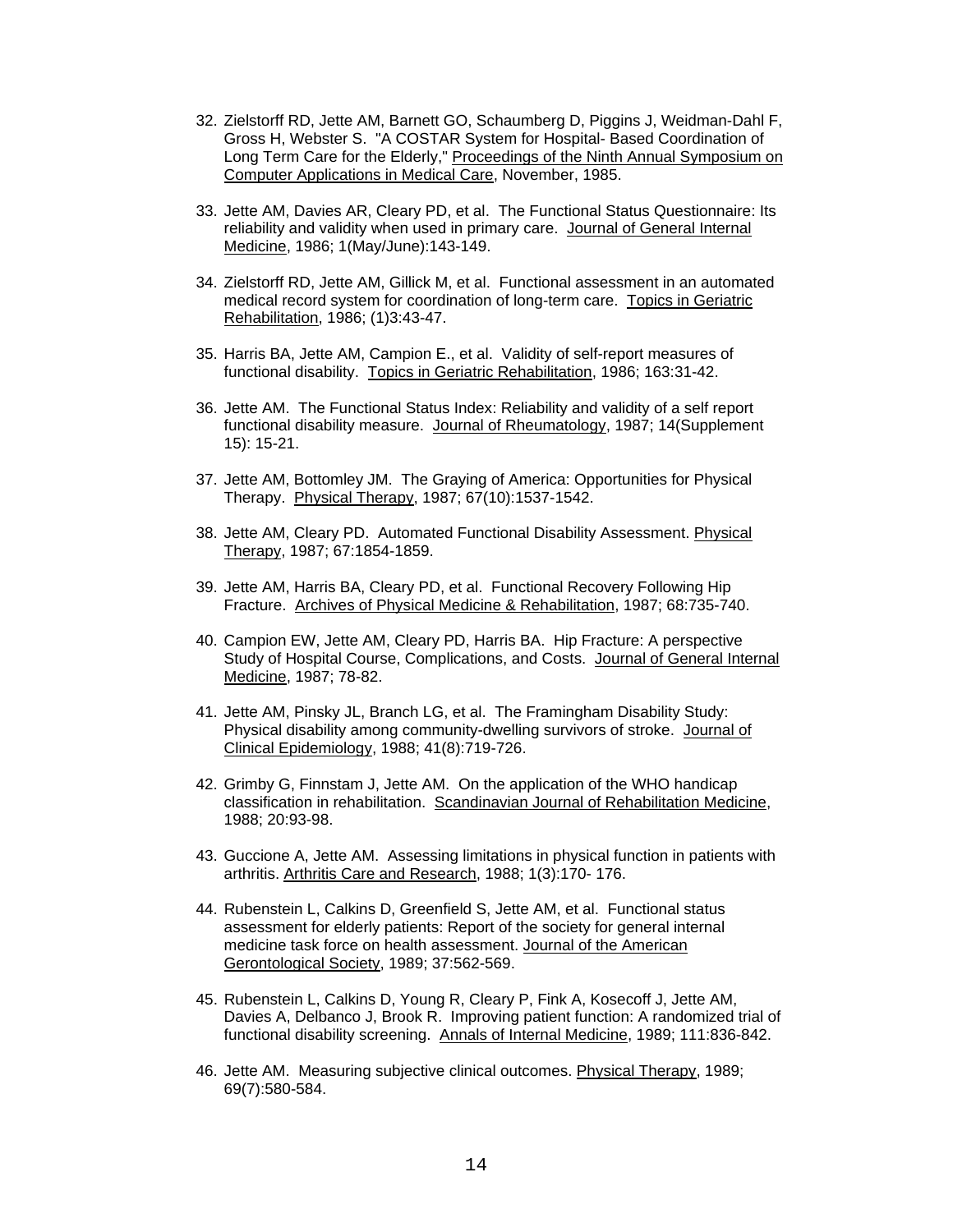- 47. Jette AM. Diagnosis and Classification by Physical Therapists. Physical Therapy, 1989; 69(11):967-969.
- 48. Guccione A, Jette AM. Multidimensional Assessment of Functional Limitations in Patients with Arthritis. Arthritis Care & Research, 1990; 3(1):44-53.
- 49. Lundgren-Lindquist B, Jette AM. Longitudinal analysis of mobility disability in older men and women. International Disability Studies, 1990; 12:1-5.
- 50. Jette AM, Branch L, Berlin J. Musculoskeletal impairments and physical disablement among the aged. Journal of Gerontology, 1990; 45(6):M203-208.
- 51. Washburn R, Jette AM, Janney C. The validity of age neutral physical activity questionnaires. Journal of Aging and Health, 1990; 2(3):341-356.
- 52. Pinsky J, Jette AM, Branch L, et al. The Framingham Disability Study: Relationship of various coronary heart disease manifestations to disability in older persons living in the community. American Journal of Public Health, 1990, 80 (11):1363-1367.
- 53. Zielstorff R, Jette AM, Barnett GO, et al. Adding another dimension to the COSTAR diagnosis directory for multi-disciplinary care of the elderly. Proceedings of the 13th Annual Symposium on Computer Applications in Medical Care. LL Kingsland (ed.) EE Press, NY, 1990.
- 54. Zielstorff R, Jette AM, Barnett GO. Issues in designing an automated record system for clinical care and research. Advances in Nursing Science, 1990; 13(2), 75-88.
- 55. Calkins D, Rubenstein L, Cleary P, Davies A, Jette AM, et al. Failure of physicians to recognize disability in ambulatory patients. Annals of Internal Medicine, 1991, 114(6):451-454.
- 56. Jette AM, Davis K. Patterns of practice in the delivery of out- patient physical therapy services. Physical Therapy, 1991; 71(5):366-381.
- 57. Kelly-Hayes M, Jette AM, Wolf P, et al. Functional limitations and disability among elders in the Framingham Study. American Journal of Public Health, 1992, 82(6):841-845.
- 58. Jette AM, Tennstedt S, Branch L. Stability of informal long term care. Journal of Aging & Health, 1992, 4(2):193-211.
- 59. Jette AM, Branch L. A ten year follow-up of driving patterns among the community-dwelling elderly. Human Factors, 1992, 34(1):25-31.
- 60. Joshi A, McDermott S, Marcus P, Douglass C, Jette AM. Improving dental epidemiological data collection with computers. Journal of Public Health Dentistry, 1992; 52(4):232-238.
- 61. Jette AM, Branch L, Sleeper L, Sullivan L. Risk profiles for nursing home admission. Gerontologist. 1992; 32(5):634-640.
- 62. Markson LJ, Friedman R, Jette A, Kazis L: Computers as clinician extenders: Monitoring chronic illness in elderly patients. International Journal of Medical Computing. 1992; 5(2) 153-165.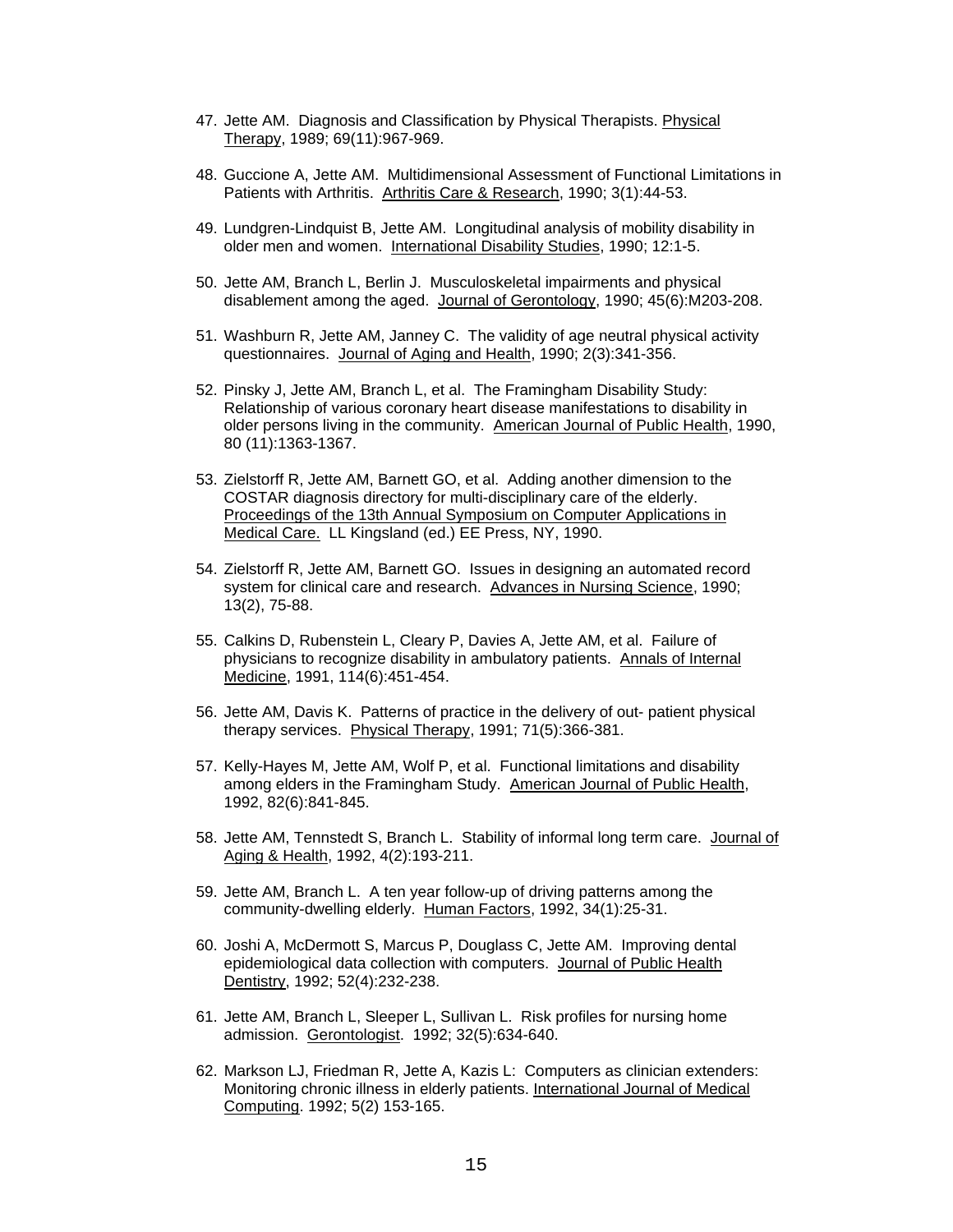- 63. Washburn R, Smith K, Jette A, et al.: The Physical Activity Scale for the Elderly (PASE): Development and Evaluation. Journal of Clinical Epidemiology. 1993; 48(2): 153-162.
- 64. Douglass C, Jette AM, Tennstedt S, et al.: Oral health status of the elderly in New England. Journal of Gerontology: Medical Sciences, 1993; 48(2): M39- M46.
- 65. Posner B, Jette AM, Smith K, Miller D. Evaluating nutrition and health risk in the elderly: The nutrition screening initiative. American Journal of Public Health, 1993; 83(7): 972-978.
- 66. Jette AM, Feldman H, Tennstedt S. Lifetime tobacco use: An important risk factor for oral disease in the elderly. American Journal of Public Health, 1993; 83(9): 1271-1276.
- 67. Jette AM. Health-related quality of life in physical therapy. Physical Therapy, 1993; 73(8): 528-537.
- 68. Jette A, Feldman H, Douglass, C: Oral diseases and physical disability among community dwelling older persons. Journal of the American Geriatric Society, 1993; 41:1102-1108.
- 69. Jette AM, Smith K, Haley S et al: Physical therapy episodes-of-care for low back pain. Physical Therapy, 1994; 74(2): 101-110.
- 70. Verbrugge L, Jette AM. The disablement process. Social Science & Medicine, 1994; 38 (1): 1-14.
- 71. Jette AM. How measurement techniques influence estimates of disability in older populations. Social Science & Medicine, 1994; 38(7): 937-942.
- 72. Odenheimer G, Beaudet M, Jette AM, et al. Development and validation of an on-the-road driving test for elderly drivers. Journal of Gerontology: Medical Sciences, 1994; 49(4): M153-M159.
- 73. Heislein D, Harris BA, Jette AM. A strength training program for postmenopausal women: A pilot study. Archives of Physical Medicine & Rehabilation. 1994; 75: 196-204.
- 74. Posner B, Jette A, Smigalski C, et al. Nutritional Risk in New England elders. Journal of Gerontology: Medical Sciences. 1994; 49(3): M123-M132.
- 75. Fox C, Jette A, MacGuire S, Feldman H, Douglass C: Periodontal disease among New England Elders. Journal of Periodonics. 1994; 65(7): 676-684.
- 76. Tennstedt S, Brambilla D, Jette A, . Understanding dental service utilization by older persons in New England . Journal of Public Health Dentistry. 1994; 54(4): 211-219.
- 77. Joshi A, Douglass C, Feldman H, Jette A: The distribution of root caries in community-dwelling elders in New England. Journal of Public Health Dentistry 1994; 54: 15-23.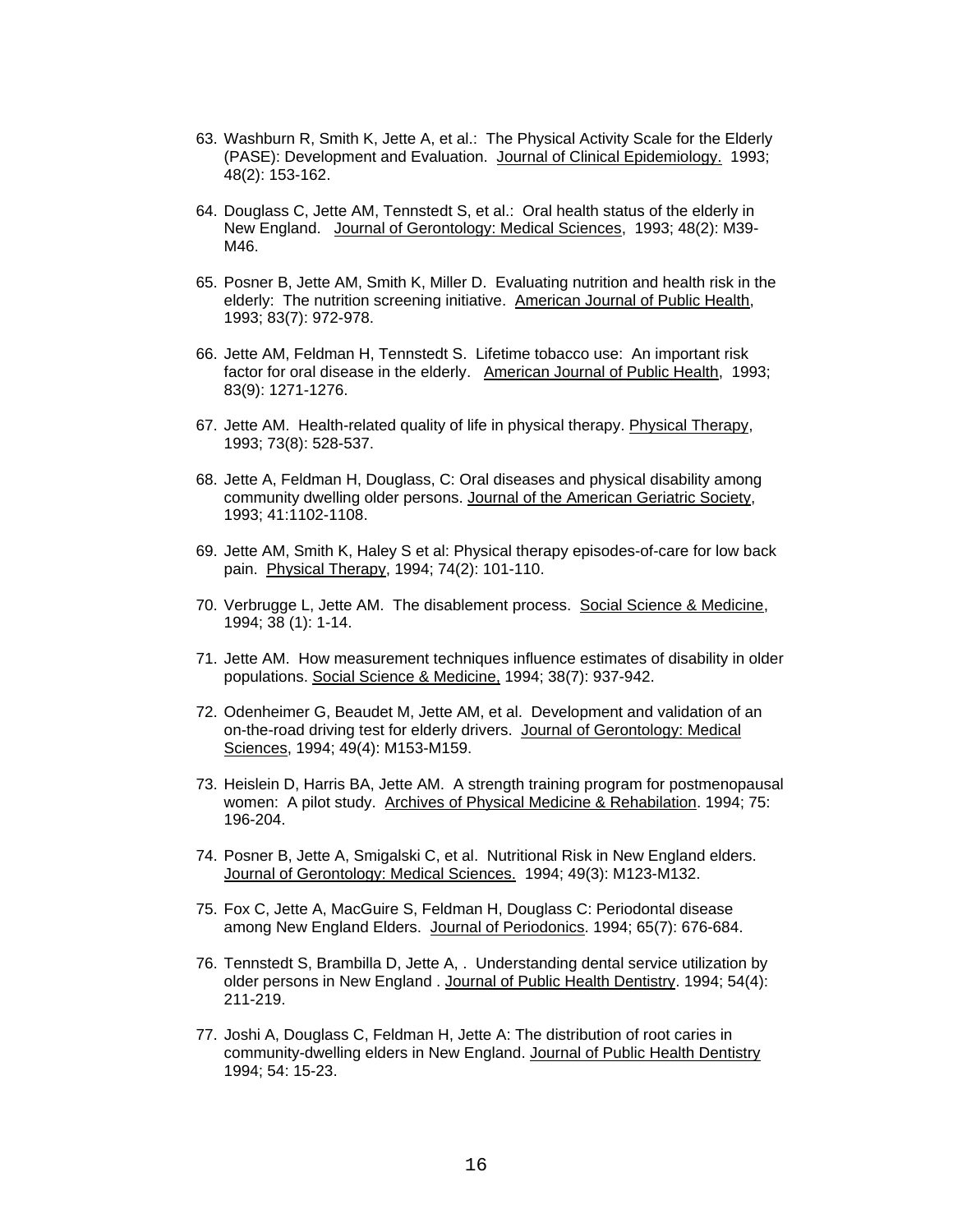- 78. Calkins D, Rubenstein L, Cleary P, Davies A, Jette A, et al: Functional disability screening of ambulatory patients: a randomized controlled trial in a hospitalbased group practice. Journal of General Internal Medicine. 1994; 9:590-592.
- 79. Jette A, Tennstedt S Crawford, S,: When does community long-term care influence the risk of nursing home admission, Journal of Gerontology: Social Sciences, 1995; 50B(1): 4-13.
- 80. Jette AM: Outcomes research in physical therapy: Shifting the dominant research paradigm in physical therapy. Physical Therapy. 1995; 75(11): 965-970.
- 81. Avis N, Czajkowski S, Dew M, Jette A, et al: Evaluation of an implantable ventricular assist for humans with chronic refractory heart failure: Measuring quality of life. ASAIO Journal. 1995; 41: 32-41.
- 82. McDaniel M, Macdonald P, Mangione T, Myers L, Mott J, Jette A, Malenka D: Interventionists' guide to the patients' experience of lower extremity arterial occlusive disease. Journal of Vascular and Interventional Radiology. 1995; 6: 30S-35S.
- 83. Friedman R, Kazis L, Jette A, et al: Telecommunications system for monitoring and counseling patients with hypertension: Impact on medication adherence and blood pressure control. American Journal of Hypertension. 1996; 9(4): 285-292.
- 84. Jette A, Smith K, McDermott S, Quality of home health care. The Gerontologist. 1996; 36:(4): 492-501.
- 85. Jette A, Harris B, Lachman M, et al: A home-based exercise program for nondisabled older persons. Journal of the American Geriatrics Society. 1996; 44:644-649.
- 86. Lawrence R, Jette A: Disentangling the disablement process. Journal of Gerontology: Social Sciences. 1996; 51B, (4): S173-S182.
- 87. Jette D, Jette A: Physical therapy interventions and health outcomes in patients with spinal impairments. Physical Therapy. 1996; 76(9): 930-941.
- 88. Jette D, Jette A: Determinants of outcomes following outpatient physical therapy care for knee impairments. Physical Therapy. 1996; 76(11): 1178-1187.
- 89. Stineman M, Shea J, Jette A, et al: The Functional Independence Measure: Tests of scaling assumptions, structure, and reliability. Archives of Physical Medicine & Rehabilitation. 1996; 77: 1101-1108.
- 90. Jette A, Crawford S, Tennstedt S: Toward understanding ethnic differences in late life disability. Research on Aging. 1996; 18(3): 292-309.
- 91. Jette A, Delitto A: Physical therapy treatment choices for musculoskeletal Impairments. Physical Therapy. 1997; 77(2): 145-154.
- 92. Crawford S, Jette A, Tennstedt S: Test-retest reliability of self-reported disability measures in elders. Journal of the American Geriatrics Society. 1997; 45: 338- 341.
- 93. Jette AM: Disablement outcomes in geriatric rehabilitation. Medical Care. 1997; 35(6): JS28-37.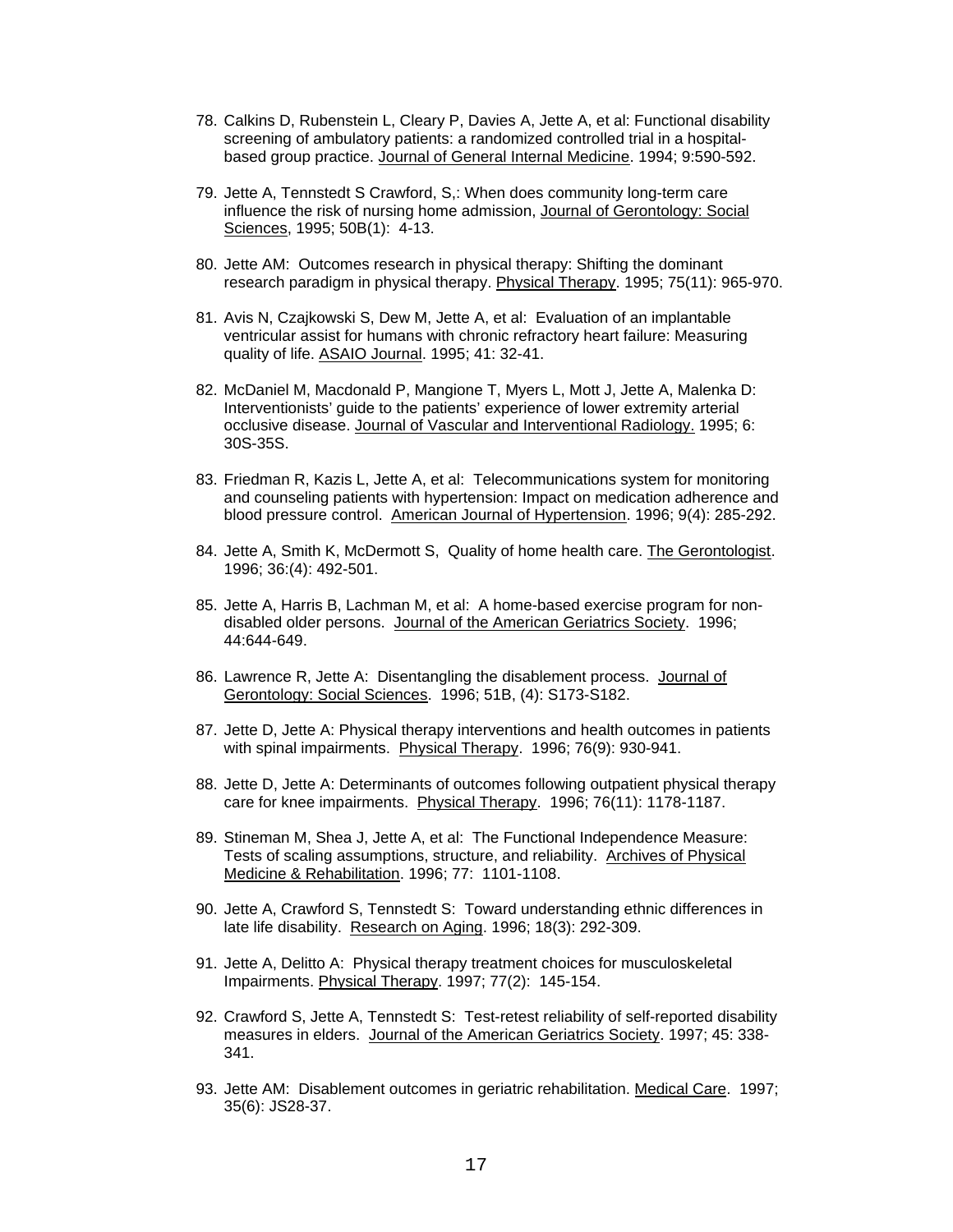- 94. Marcus B, Goldstein M, Jette A, et al: Training physicians to conduct physical activity counseling. Preventive Medicine. 1997; 26, 382-388.
- 95. Jette A, Jette D: Distinguishing between functional and behavioral consequences of sarcopenia. Muscle & Nerve. 1997; Suppl 5; S39-S41.
- 96. Lachman M, Jette A, Tennstedt S, Howland J, Harris B, Peterson E: A cognitivenehavioral model for promoting regular physical activity in older adults. Psychology, Health & Medicine. 1997; 2(3): 251-261.
- 97. Jette D, Jette A: Professional uncertainty and treatment choices by physical therapists. Archives of Physical Medicine and Rehabilitation. 1997; 78: 1346- 1351.
- 98. Stineman M, Jette A, Fiedler R, Granger C: Impairment-specific dimensions within the functional independence measure. Archives of Physical Medicine and Rehabilitation. 1997; 78(6): 636-643.
- 99. Lachman M, Howland J, Tennstedt S, Jette A, et al: Fear of falling and activity restriction: The Survey of Activities and Fear of Falling in the Elderly (SAFE). Journal of Gerontology, Psychological Sciences. 1998; 53B,P43-P50.
- 100. Lawrence R, Tennstedt S, Kasten L, Shih J, Howland J, Jette A: Intensity and correlates of fear of falling and hurting oneself in the next year. Journal of Aging and Health, 1998; 10(3): 267-286.
- 101. Jette A, Assmann S, Rooks D, Harris B, Crawford S: Interrelationships among disablement concepts. Journal of Gerontology: Medical Sciences, 1998; 53A: M395-M404.
- 102. Jette A, Rooks D, Lachman M, Lin T, Levensen C, Heislein D, Giorgetti M, Harris B: Home-based resistance training: Predictors of participation and adherence. 1998; The Gerontologist, 38(4): 412-421.

103. Tennstedt S, Howland J, Lachman M, Peterson E, Kasten L, Jette A: A randomized, controlled trial of a group intervention to reduce fear of falling and associated activity restriction in older adults. Journal of Gerontology: Psychological Sciences, 1998; 53B(6): P384-P392.

104. Krebs D, Jette AM, Assmann S: Moderate exercise improves disabled elders' gait stability. Archives of Physical Medicine & Rehabilitation, 1998; 79:1489-1495.

105. Giorgetti M, Harris BA, Jette A: Reliability of clinical balance outcome measures in the elderly. Physiotherapy Research International, 1998; 3(4): 274- 283.

106. Howland J, Lachman M, Peterson E, Cote J, Kasten L, Jette A: Covariates of fear of falling and associated activity curtailment. The Gerontologist. 1998; 38(5): 549-555.

107. Jette A: Disentangling the process of disablement. (invited commentary) 1998; 48; 471-472. Social Science & Medicine,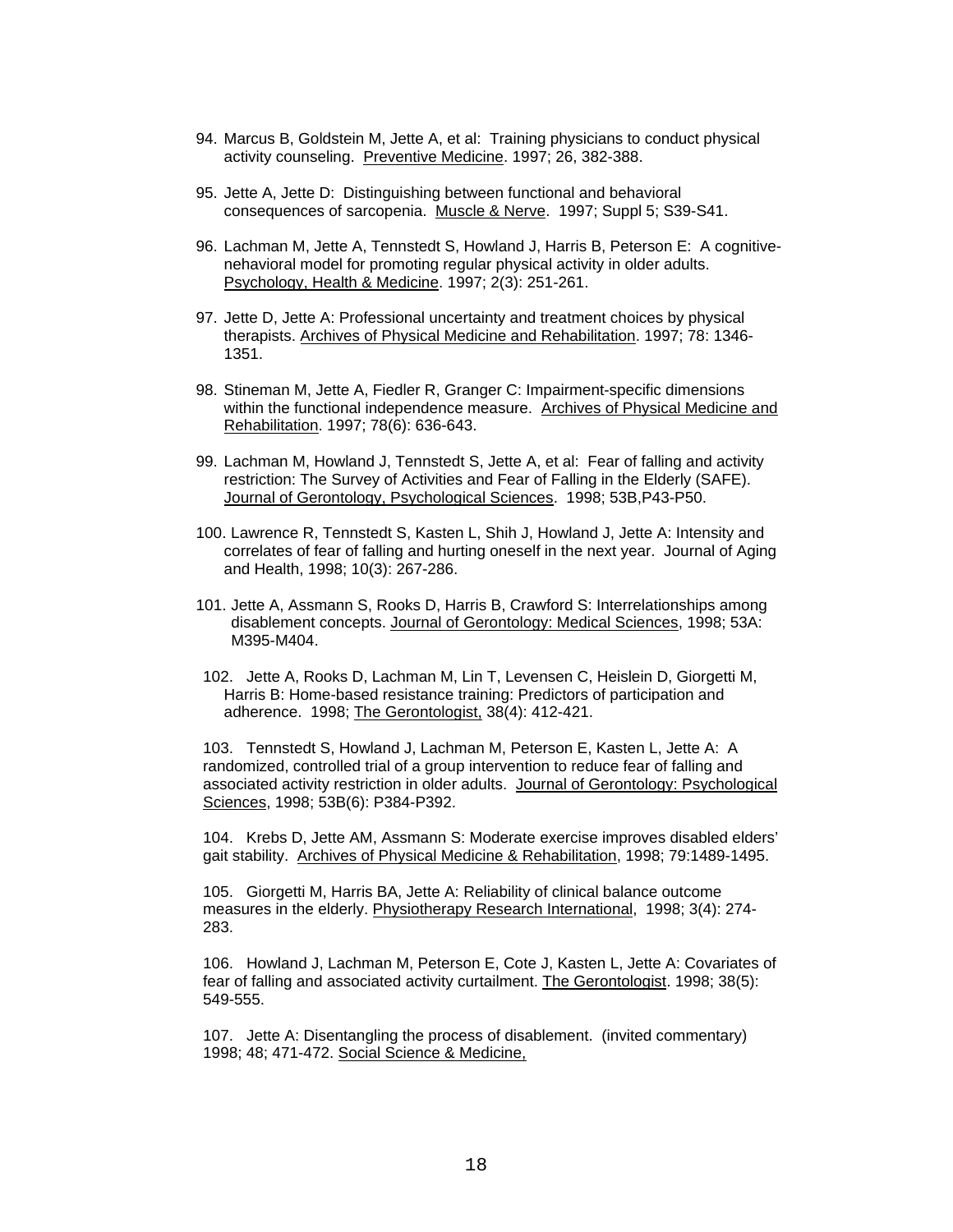108. Howland J, Peterson E, Lachman M, Assmann S, Cote J, Jette A. Falls, selfefficacy and occupational adaptation among older adults. Physical and Occupational Therapy in Geriatrics, 1999; Vol. 16(1/2). 1-6.

109. Jette A, Jette D, Ng J et al: Performance-based measures: Are they sufficiently reliable for une in multicenter clinical trials? Journal of Gerontology: Medical Sciences, 1999; 54A(1): M3-M7.

110. Goldstein M, Pinto B, Marcus B, Jette A, Rakowski W, McDermott S, Lynn H, DePue J, Milan F, Dube C, Tennstedt S. Physician-based activity counseling for middle-aged and older adults: A randomized trial. Annals of Behavioral Medicine, 1999; 21:40-47.

111. Jette A, Lachman M, Giorgetti M, Assmann S, Harris B, Levensen C, Wernick M, Krebs D: Exercise: It's never too late. American Journal of Public Health. 1999; 89(1):66-71.

112. Haley S, Jette A: Extending the frontier of rehabilitation outcome measurement and research. Journal of Rehabilitation Outcome Measurement, 2000; 4(4): 31-41.

113. Geron S, Smith K, Tennstedt S, Jette A, et al: The home care satisfaction measure: a client centered approach to assessing the satisfaction of frail older adults with home care services. Journal of Gerontology: Social Sciences. 2000; (55B)5: S259- S270.

114. Cleary P, Jette A: Reliability and validity of the Functional Status Questionnaire Quality of Life Research. 2000; 9: 747-753.

115. Keysor J, Jette A: Have we oversold the benefits of late-life exercise? Journal of Gerontology: Medical Sciences, 2001; 56A(7): M412-M423.

116. Jette A, Haley S, Coster W, et al: Late-Life Function & Disability Instrument: I. Development and evaluation of the disability component. Journal of Gerontology: Medical Sciences, 2002; 57A(4): M209-M216.

117. Haley S, Jette A, Coster W, et al: Late-Life Function & Disability Instrument: I. Development and evaluation of the function component. Journal of Gerontology: Medical Sciences, 2002; 57A(4): M217-M222.

118. Jette A, Keysor J: "Uses of Evidence" in disability outcomes and effectiveness research. The Milbank Quarterly, 2002; 80 (2): 325-326.

119. Jette A, Keysor J: Disability models: Implications for arthritis exercise and physical activity interventions. Arthritis Care & Research, 2003; 49(1):114-20.

120. Jette A, Haley S, Ni P: A Comparison of Functional Status Tools used in Post-Acute Care. Health Care Financing Review, 2003; 24 (3).

121. Jette, A, Haley S, Kooyoomjian J: Are the ICF Activity and Participation Dimensions Distinct? Journal of Rehabilitation Medicine, 2003; 35: 145-149.

122. Farkas M, Jette A, Tennstedt S et al: Knowledge dissemination and utilization in gerontology: An organizing framework. Gerontologist. 2003; 43(Special Issue 1), 47-56.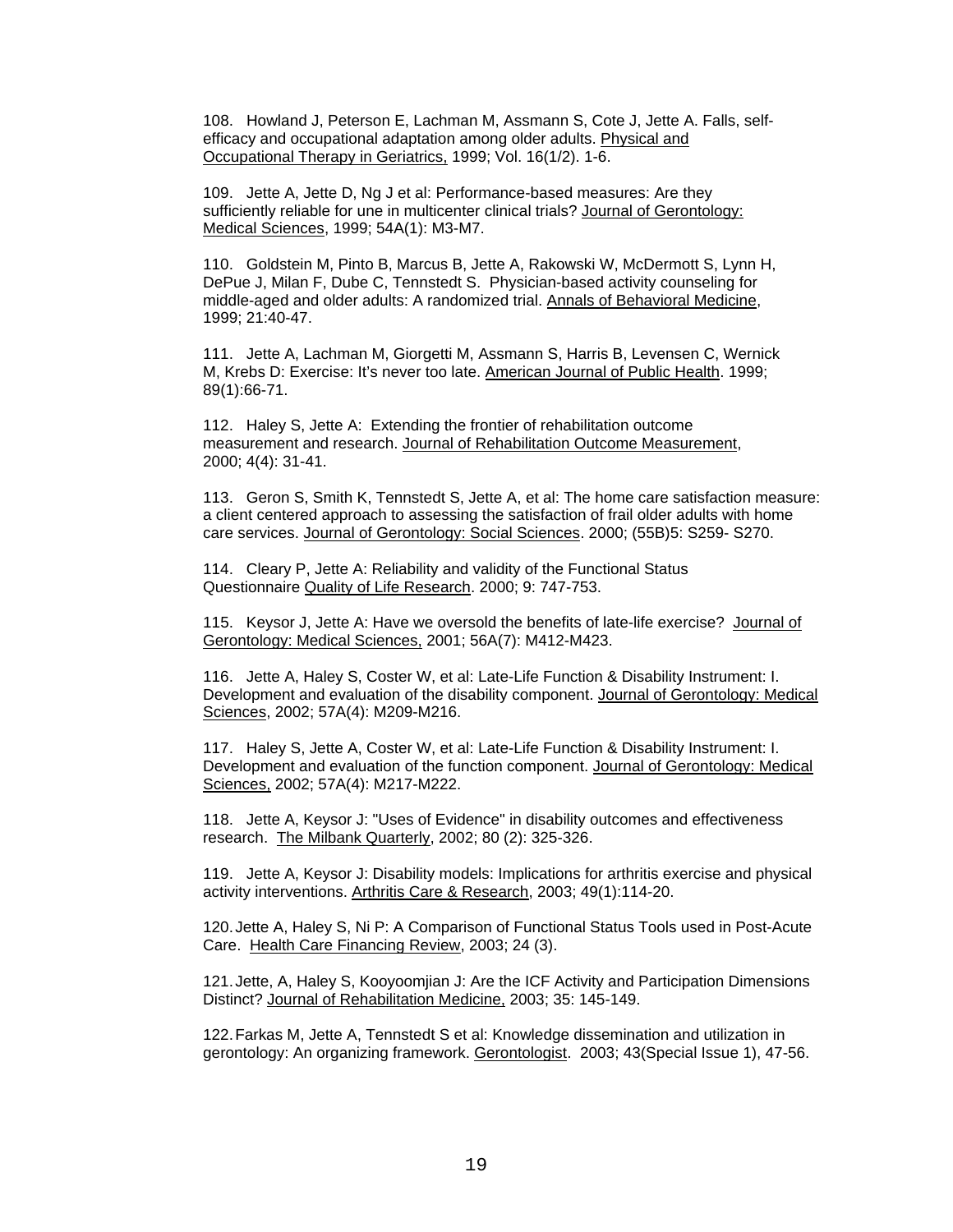123. Sayers S, Bean J, Cuoco A, LeBrasseur N, Jette A, Fielding R: Changes in function and disability after resistance training: Does velocity matter? American Journal of Physical Medicine and Rehabilitation. 2003; 82:605-613.

124. Jette AM: Assessing disability in studies on physical activity. American Journal of Preventative Medicine. 2003; 25: 122-128.

125. Haley SM, Coster WJ, Andres PL, Ludlow LH, Bond T, Sinclair SJ, Jette AM. Activity Outcome Measurement for Post-acute Care. Medical Care. 2004; 42(1 Suppl): I-49-I-69.

126. Dubuc N, Haley S, Ni P, Kooyoomjian J, Jette A: Function and disability in late-life: comparison of the Late-Life Function and Disability Instrument to the SF-36 and the London Handicap Scale. Disability & Rehabilitation. 2004; 6(26):362-370.

127. Haley S, Andres P, Coster W, Kosinski M, Ni P, Jette A, Short-Form Activity Measures for Post-acute Care (AM-PAC). Archives of Physical Medicine & Rehabilitation, 2004; 85: 649-660.

128. Sayers S, Jette A, Haley S, Heeren T, Guralnik J, Fielding R,. Validation of the Late-Life Function and Disability Instrument (LLFDI). Journal of the American Geriatrics Society. 2004; 52: 1-6.

129. Dubuc N, Haley S, Kooyoomjian J, Jette A: Assessing disability in older adults: The effects of asking questions with and without health attribution. Journal of Rehabilitation Medicine. 2004; 36:1-7.

130. Keysor J, Jette A, Haley S: Development of the Home and Community Environment Instrument. Journal of Rehabilitation Medicine. 2005; 37(1): 37-44.

131. Jette A, Haley S: Contemporary measurement techniques for rehabilitation outcome assessment. Journal of Rehabilitation Medicine. 37(6):339-345, 2005.

132. Pinto B, Goldstein M, Ashba J, Sciamanna C, Jette A: Physical Activity counseling for older primary care patients. American Journal of Medicine, 29 (4): 247-255, 2005.

*133.* Jette AM, Keysor JJ, Coster WJ, Ni PS, Haley SM. Beyond function: Predicting participation outcomes in a rehabilitation cohort. Archives of Physical Medicine and Rehabilitation. 2005; 86(11): 2087-2094*.* 

134. Jette AM: Commentary on: The Post-Stroke Rehabilitation Outcomes Project. Archives of Physical Medicine and Rehabilitation 2005; 86(Suppl2), S124-S125.

135. Lachman M, Newpert S, Bertrand R, Jette A: Does strength training affect memory in older adults? It depends on resistance level. Journal of Aging & Physical Activity, 2006; 14  $(1).$ 

136. Jette AM: Disablement models: Toward a common language for function, disability, and health. Physical Therapy, 2006; 86 (5): 726-734.

137. Etkins,CD, Prohaska,TR, Harris, BA, Latham,NK, Jette AM: The feasibility of implementing the Strong for Life Program in community settings. The Gerontologist, 2006; 46 (2): 482-492.

138. Haley S, Ni P, Hambleton R, Slavin M, Jette A: Computer Adaptive Testing Improved Accuracy and Precision of Scores over Random Item Selection in a Physical Functioning Item Bank. Journal of Clinical Epidemiology. 2006; 59: 1174-1182.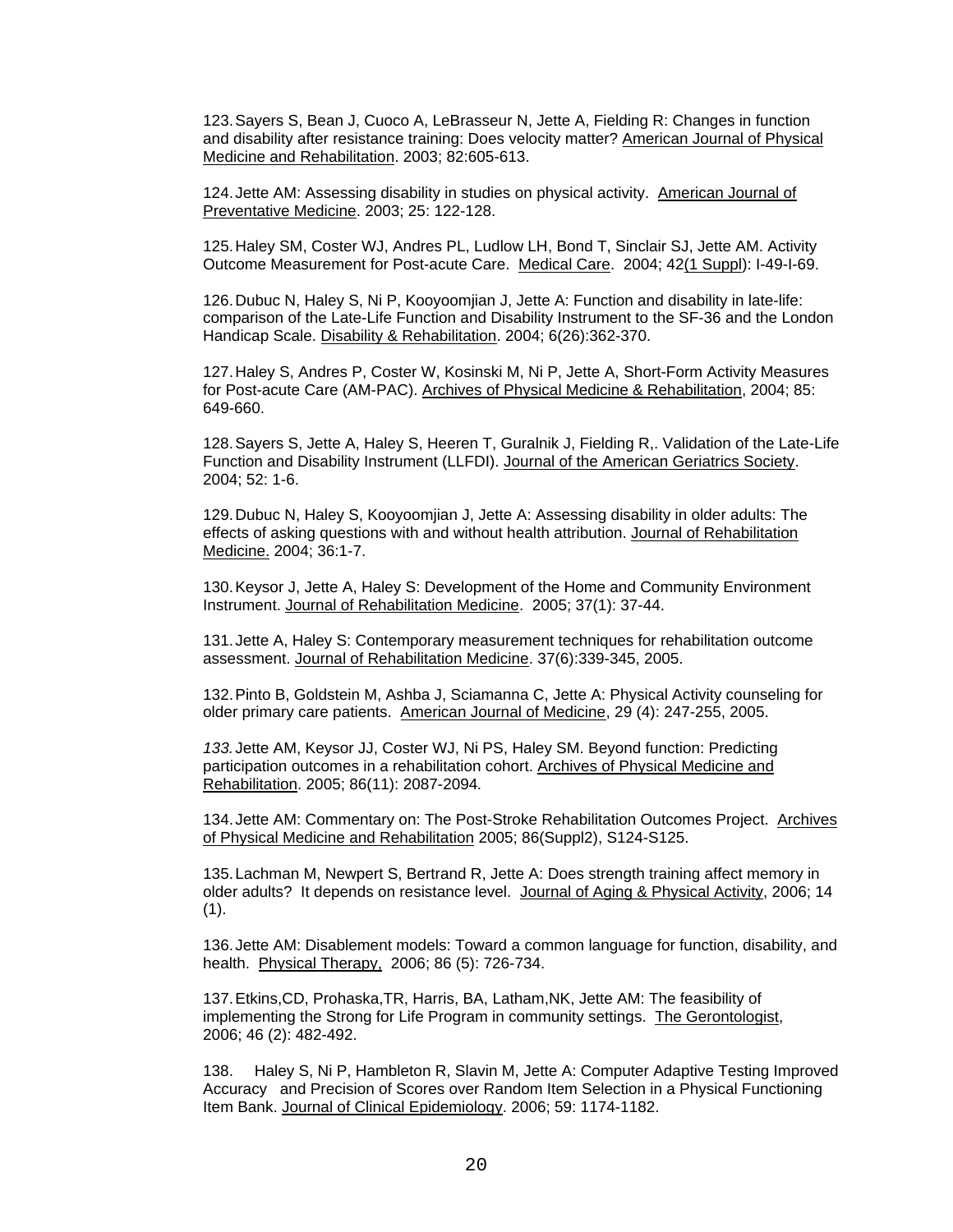139. Gandek B, Sinclair J, Jette A, Ware, J: Development and initial psychometric evaluation of the Participation Measure for Post Acute Care. American Journal of Physical Medicine and Rehabilitation, 2006; 85(9):1-15.

140. Coster W, Haley S, Jette A: Measuring patient-reported outcomes after discharge from inpatient rehabilitation settings. Journal of Rehabilitation Medicine, 2006; 38:237-242.

141. Keysor J, Jette A, Coster W, Bettger J, Haley S: Association of environmental factors with levels of home and community participation in an adult rehabilitation cohort. Archives of Physical Medicine and Rehabilitation. 2006; 87: 1566-1575.

142. Jette A, Haley S, Tao W, Ni P, Meyers D, Zurek M: Prospective evaluation of the AM-PAC-CAT in outpatient rehabilitation settings. Physical Therapy. 2007; 87(4): 385-398.

143. Jette A, Tao W, Haley S: Blending activity and participation sub-domains of the ICF, Disability and Rehabilitation.2007; 29(22): 1742-1750.

144. Jette A, Tao W, Norweg A, Haley S: Interpreting rehabilitation outcome measurements. Journal of Rehabilitation Medicine. 2007; 39(8):585-90.

145. Melzer I, Kurz I, Sarid O, Jette A: Relations between self report function and disability with balance performance measures in the elderly. Journal of Rehabilitation Research & Development. 44(5):685-91, 2007.

146. Coster W, Haley S, Jette A, Tao W, Siebens H: Predictors of basic and instrumental activity of daily living performance in persons receiving rehabilitation services. Archives of Physical Medicine and Rehabilitation, 2007; 88(7): 928-935.

147. Haley S, Gandek B, Siebens H, Black-Schaeffer R, Sinclair J, Tao W, Coster W, Ni P, Jette A: Computer adaptive testing follow-up after discharge from inpatient rehabilitation. II. Participation Outcomes. American Journal of Physical Medicine and Rehabilitation. 2008; 89(2), 275-83.

148. Jette AM, Norweg A, Haley S: Achieving meaningful measurements of ICF concepts. Disability and Rehabilitation. 2008; 30(12-13): 963-969.

149. Latham N, Jette AM, Ngo L, Soukop J, Iezzoni L: Did the balanced budget act of 1997 reduce use of physical and occupational therapy services? Archives of Physical Medicine and Rehabilitation. 2008; 89:807-814.

150. Latham N, Mehta V, Nguyen A, Jette AM, et al: Performance-based of self-report measures of physical function: Which should be used in clinical trials of older adults. Archives of Physical Medicine and Rehabilitation. 2008; 89(11): 2146-2155.

151. Goodman N, Jette AM, Houlihan B, Williams S: Computer and internet use by persons post traumatic spinal cord injury. Archives of Physical Medicine and Rehabilitation. 2008; 89(8), 1492-8.

152. Tao W, Haley S, Coster W, Ni P, Jette A: An exploratory analysis of functional stages using an Item Response Theory approach. Archives of Physical Medicine and Rehabilitation. 2008; 89(6), 1046-53.

153. Jette AM, Haley SM, Ni P, Olarsch S, Moed R: Creating a computer adaptive test version of the Late-Life Function and Disability Instrument. Journal of Gerontology: Medical Sciences. 2008; 63(11):1246-56.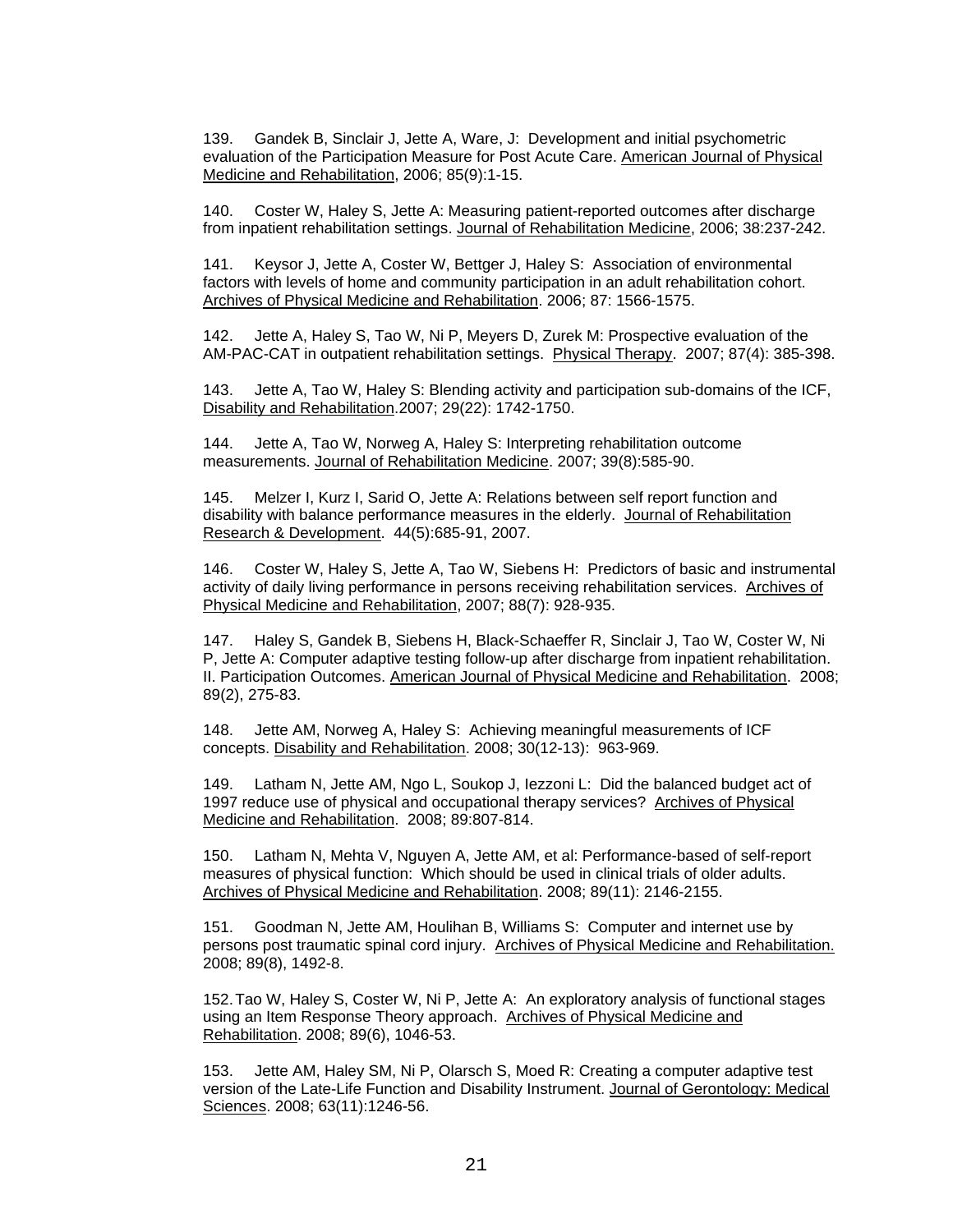154. Jette, A.M., Haley, S.M., Ni, P., & Moed, R. Adaptive short forms for outpatient rehabilitation outcome assessment. American Journal of Physical Medicine and Rehabilitation, 2008, 87(10), 842-52.

155. Resnik L, Plow M, Jette AM: Development of the CRIS: A measure of community reintegration of injured service members. Journal of Rehabilitation Research & Development, 2009; (46) 4 469-80.

156. Jette AM, McDonough C, Haley S, et al: A computer adaptive disability instrument for lower extremity osteoarthritis research demonstrated promising breadth, precision, and reliability. Journal of Clinical Epidemiology. 2009; 62 (8): 779-780.

157. Ngo L, Latham NK, Jette AM, Soukup J, Iezzoni LI. Use of physical and occupational therapy by Medicare Beneficiaries within five conditions: 1994-2001. American Journal of Physical Medicine and Rehabilitation. 2009; 88 (4): 308-321.

158. Haley SM, Ni P, Jette AM, Tao W, Moed R, Meyers D, Zurek M. Ludlow LH. Replenishing a Computerized Adaptive Test (CAT) of Patient Reported Outcomes. Quality of Life Research. 2009; 18(4) 461-471.

159. Jette AM, McDonough C, Ni, P et al: A functional difficulty and functional pain instrument for hip and knee osteoarthritis research. Arthritis Research & Therapy, 2009; 11(4), R107.

160. Chan, L, Jette, AM, Ottenbacher, K et al: Building a Research Program in Rehabilitation Sciences Part II, Case Studies. American Journal of Physical Medicine. 2009; 88 (8): 667-678.

161. Jette A: Toward a common language of disablement. Journal of Gerontology: Medical Sciences. 2009; 64A, No 11, 1165-1168.

162. Jette A: Beyond dueling models. Journal of Gerontology: Medical Sciences. 2009; 64A, No 11, 1175-1176.

163. Keysor JJ. Jette AM, LaValley MP, Lewis CE, Torner JC, Nevitt MC, Felson DT, and the Multicenter Osteoarthritis (MOST) Group. Community Environmental Factors Are Associated with Disability in Older Adults with Functional Limitations: the MOST Study. Journals of Gerontology: Medical Sciences. 2010; 65(4):393-9

164. White, D., Jette, A., Felson, D., LaValley, M., Lewis, C., Torner, J., Nevitt, M., Keysor, J. (2010) Are features of the neighborhood environment associated with disability in older adults? Disability and Rehabilitation, 2010; 32(8):639-45.

165. Hsu F, Rejeski WJ, Ip EH, Katula JA, Fielding R, Jette AM, Studenski SA, Blair SN and Miller ME. Evaluation of the Late Life Disability Instrument in the Lifestyle Interventions and Independence for Elders Pilot (LIFE-P) Study. Health and Quality of Life Outcomes. 2010; 6;8(1):115.

166. Basaria S, Coviello A, Travison T, Storer T, Farwell W, Jette AM, et al: Adverse events associated with testosterone administration. New England Journal of Medicine. 363 (2): 109- 122, 2010.

167. Slavin MD, Kisala PK, Jette AM, Tulsky D. Developing a contemporary outcome measure for spinal cord injury research. 2010; Spinal Cord, Mar;48(3):262-7.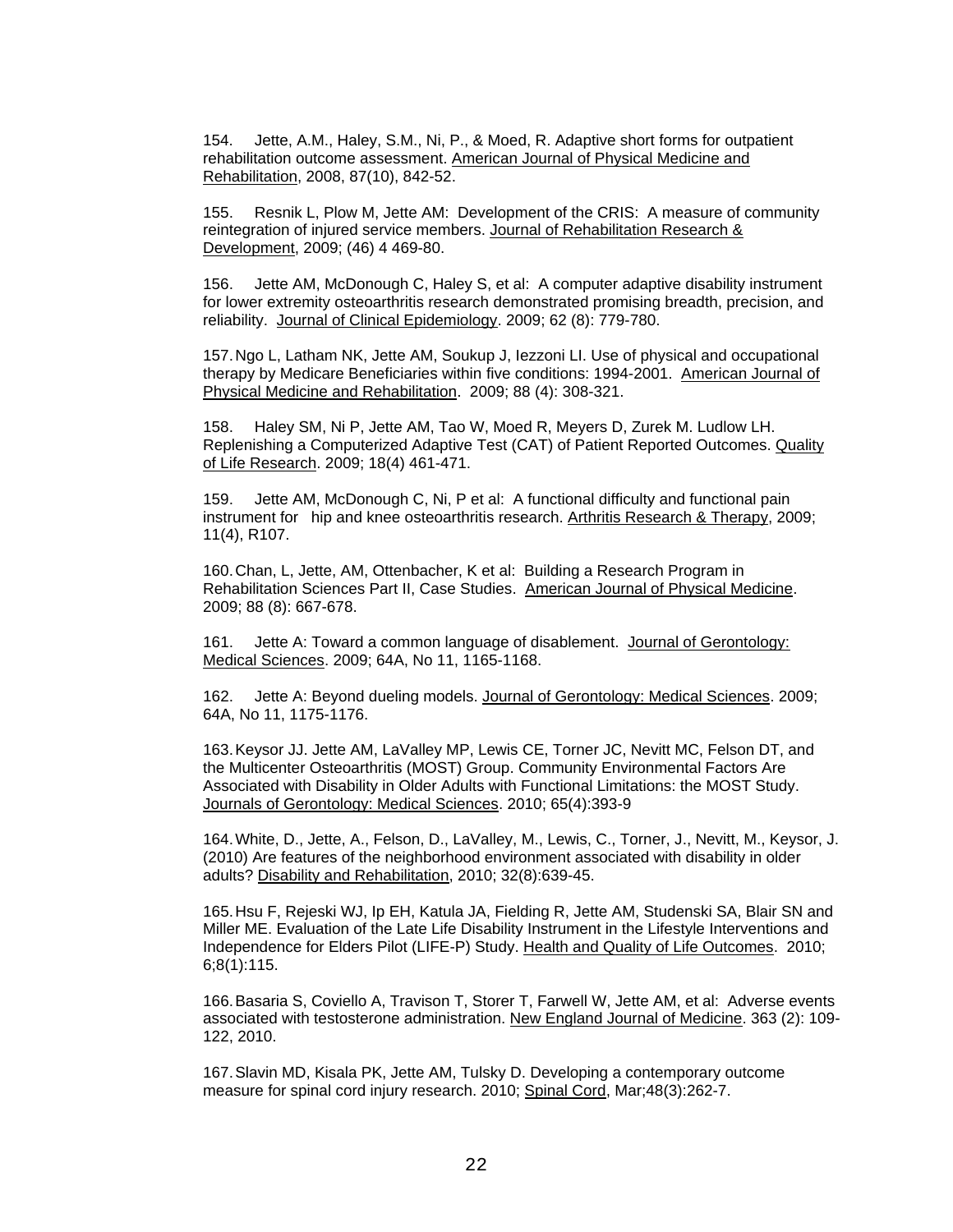168. Norweg, A., Jette, A., Ni, P., Whiteson, J., & Kim, M. Outcome Measurement for COPD: Reliability and Validity of the Dyspnea Management Questionnaire. 2010; Respiratory Medicine. 105(3):442-53.

169. Jette, A.M. & Latham, N. Improving the evidence base for physical therapy disability interventions. Physical Therapy, 2010; 90(3), 324-5

170. Norweg A, Jette A, Hoolihan B, Ni P, & Boninger M. Patterns, Predictors and Associated Benefits of Driving a Modified Vehicle after Spinal Cord Injury: Findings from the National Spinal Cord Injury Model Systems. Archives of Physical Medicine and Rehabilitation. 92 (3): 477-483, 2011.

171. Haley S, Ni P, Lai J et al: Linking the AM-PAC and the NeurQOL. Archives of Physical Medicine & Rehabilitation, 92(10), Suppl 1, S37-S43, 2011.

172. Norweg A, Ni P, Garshick E, O'Connor G, Wilke K, Jette A. A multidimensional computer adaptive test approach to dyspnea assessment. Archives of Phys Med & Rehabil. 92: 1561-1569, 2011.

173. McDonough CM, Tosteson TD, Tosteson ANA, Jette AM, Grove MR, Weinstein JN. A longitudinal comparison of five preference-weighted health state classification systems in persons with intervertebral disc herniation. Medical Decision Making. 31(2):270-80, 2011.

174. Houlihan BV, Jette A, Paasche-Orlow M, Wierbicky J, Ducharme S, Zazula J, Cuevas P, Friedman RH, Williams S: A telerehabilitation intervention for persons with spinal cord dysfunction. American Journal Physical Medicine & Rehabilitation. 90:00-11 2011.

175. Travison T, et al: Clinical Meaningfulness of the Changes in Muscle Performance and Physical Function Associated with Testosterone Administration in Older Men with Mobility Limitation, J of Gerontology: Medical Sciences. 66(10):1090-9, 2011.

176. Davidson D, Yen, Y, Jette AM et al: Responsiveness of the SF-36 and WOMAC in Patients Following Periacetabular Osteotomy for Acetabular Dysplasia. J Bone & Joint Surgery, 7;93(23):2214-8, 2011.

177. Jette AM, Latham NK. Disability research: progress made, opportunities for even greater gains. Phys Ther. 2011 Dec;91(12):1708-11.

178. Bean JF, Olveczky DD, Kiely DK, LaRose SI, Jette AM. Performance-based versus patient-reported physical function: what are the underlying predictors? Phys Ther. 2011 Dec;91(12):1804-11.

179. Jette A, Ni P, Rasch E, et al: Evaluation of patient and proxy responses on the Activity Measure for Post Acute Care. Stroke. 2012 Mar;43(3):824-9.

180. McDonough C, Tian F, Ni P et al: Development of the Computer-Adaptive Version of the Late-Life Function and Disability Instrument J Gerontol A Biol Sci Med Sci. 2012 Apr 30.

181. Pardasaney P, Latham N, Jette AM, et al. Sensitivity to Change and Responsiveness of Four Balance Measures for Community-Dwelling Older Adults . I Phys Ther. 2012 Mar;92(3):388-97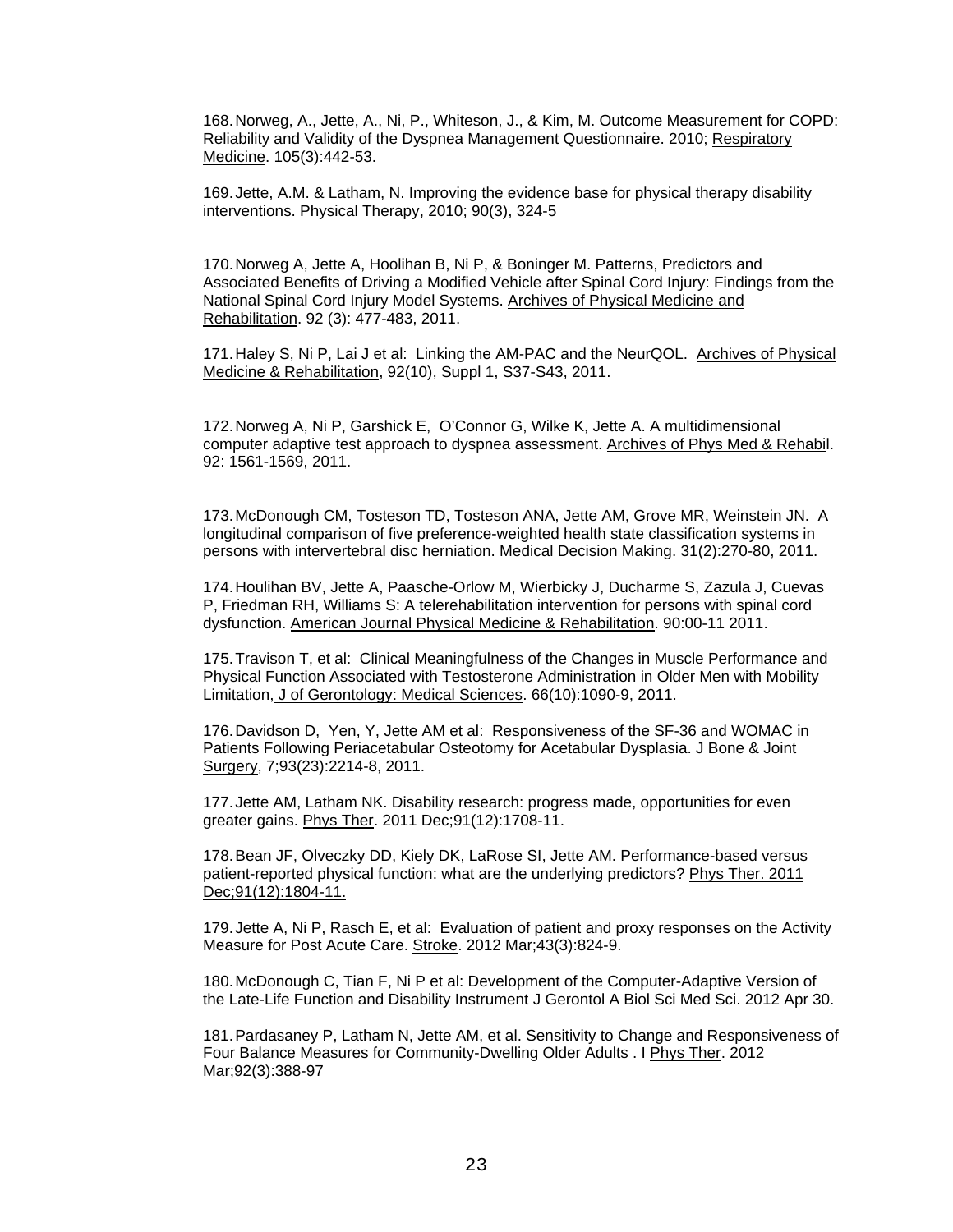182. McLaughlin S, Jette AM, Connell C. An Examination of Healthy Aging across a Conceptual Continuum: Prevalence Estimates, Demographic Patterns, and Validity. J Gerontol A Biol Sci Med Sci. 2012 Jun;67(7):783-9.

183. Resnik L, Bradford D, Glynn S, Jette A: Issues in defining and measuring veteran community reintegration: proceeding of the Working Group on community Reintegration, VA Rehabiliation Outcomes Conference. J Rehabil Res Dev. 2012;49(1):87-100

184. Ottenbacher KJ, Jette AM, Fuhrer MJ, Granger CV.: Looking Back and Thinking Forward: 20 Years of Disability and Rehabilitation Research. Arch Phys Med Rehabil. 2012 Aug;93(8):1392-4

185. Resnik, L., Borgia, M., Ni, P., Pirraglia, P. and Jette, A.. Reliability, validity and administrative burden of the community reintegration of injured service members computer adaptive test (CRIS-CAT).BMC Medical Research Methodology, 2012 Sep 17;12(1):145.

186. Tulsky, D.S., Jette, A., Kisala, PA, Kalpakjian, C., Dijkers, MP, Whiteneck, G., Ni P, Kirshblum, S., Charlifue, S., Heinemann, AW, Forchheimer, M, Slavin, M, Houlihan, B, Tate, D., Dyson-Hudson, T., Fyffe, D, Williams, S, Zanca, J. The SCI-FI: Item Banks to measure physical functioning of individuals with spinal cord injury. Arch Phys Med Rehabil. 2012 Oct;93(10):1722-32.

187. Jette, AM; Tulsky, D.S Ni, P., Kisala, P.; Slavin, M., Dijkers,M.P.; Heinemann, A.W., Tate, D., Whiteneck, G., Charlifue, S., Houlihan, B., Williams, S., Kirshblum, S., Dyson-Hudson,T., Zanca, J., Fyffe, D. Development and Initial Evaluation of the Spinal Cord Injury-Functional Index (SCI-FI). Arch Phys Med Rehabil. 2012 Oct;93(10):1733-50

188. Resnik, L., Tian, F., Ni, P., Jette, A. Computer-adaptive test to measure community reintegration of Veterans. Journal of Rehabilitation Research and Development. 49(4):557- 566. 2012.

189. Holt NE, Percac-Lima S, Kurlinski L, Thomas JC, Landry PM, Campbell B, Latham N, Ni P, Jette A, Leveille SG, Bean JF. The Boston Rehabilitative Impairment Study of the Elderly (Boston RISE): A description of methods. Arch Phys Med Rehabil. 94:347-55,2013.

190. Sandel, ME, Jette, A, Appelman, J, Terdiman J, Liu L, Cheng, P, TeSelle, M, Delmonico, R, Wang, H, Camicia, M, Rasch, E, Brandt, D, Chan, L.. Designing and Implementing a System for Tracking Functional Status after Stroke: a Feasibility Study. Pain Management Rehabilitation journal. 5(6);481-90, 2013.

191. Chan, L., Sandel, M.E., Jette, A.M., Appelman, J., Brandt, D.E., Cheng, P., Teselle, M., Delmoico, R., Terdiman, J.F., & Rasch, E.K. Does post-acute care site matter? A longitudinal study assessing functional recovery after a stroke. Archives Physical Medicine & Rehabilitation, 94(4), 622-9, 2013.

192. Houlihan BV, Jette A, Friedman RH, Paasche-Orlow M, Ni P, Wierbicky J, Williams K, Ducharme S, Zazula J, Cuevas P, Rosenblum D, Williams S. A pilot study of a telehealth intervention for persons with spinal cord dysfunction. Spinal Cord. 51(9): 715-20, 2013.

193. Kratz, A.L., Slavin, M.D., Mulcahey, M.J., Jette, A.M., Tulsky, D.S.,& Haley, S.M. An examination of the PROMIS® pediatric instruments to assess mobility in children with cerebral palsy. Quality of Life Research, 2013; in press.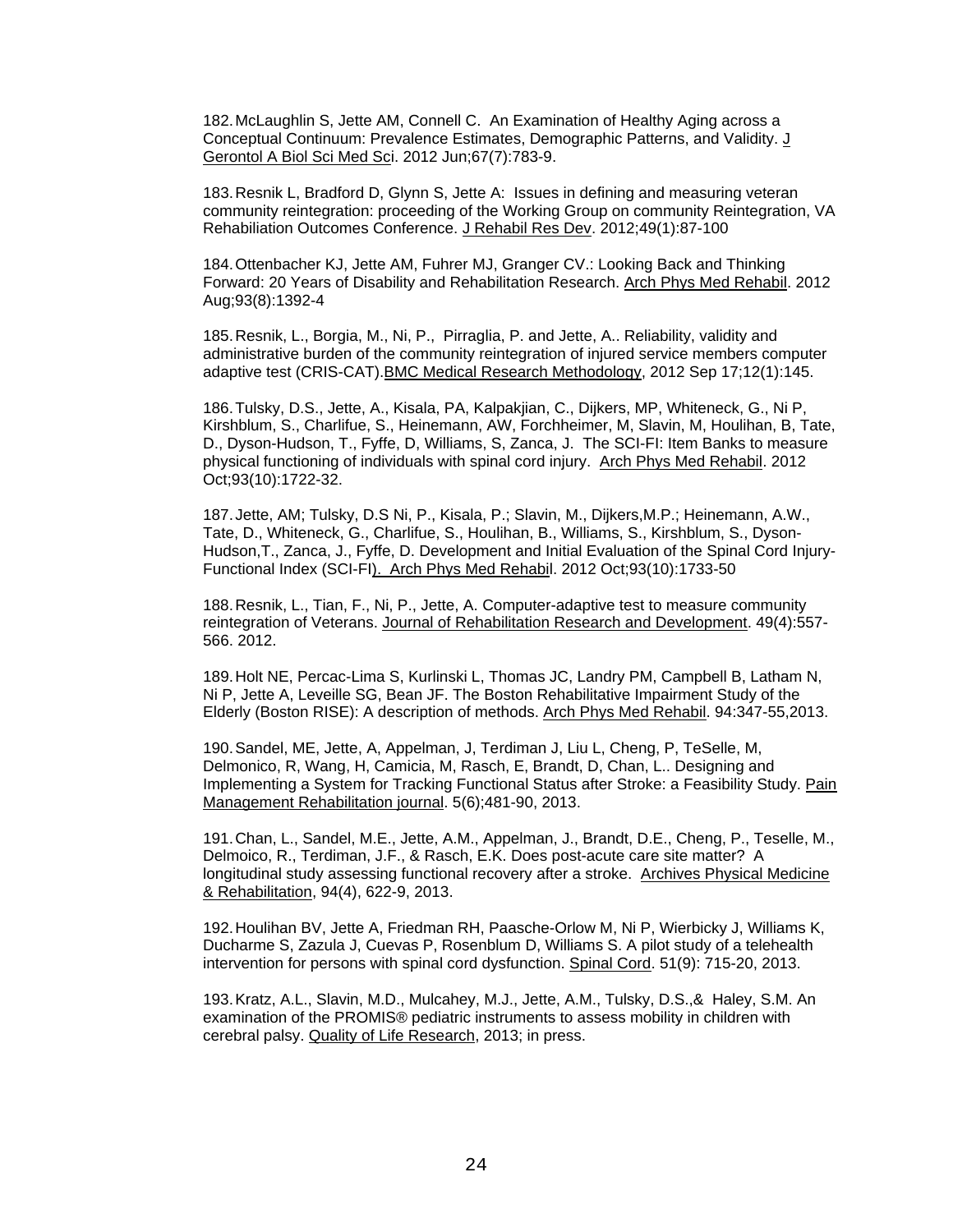#### **Chapters:**

Jette AM. Concepts of Health and Methodological Issues in Functional Assessment. In: Gresham G, Granger C, eds. Functional Assessment in Rehabilitation Medicine, Williams & Wilkins, Inc., Baltimore, 1984.

Jette AM. Enhancing Patient Cooperation. In: Riggs G, Gall E, eds. Rehabilitation of the Arthritis Patient, Butterworth Pub., Boston, 1984.

Jette AM. A Critical Review of Functional Assessment. In: Rothstein J, ed. Measurement in Physical Therapy, Churchill Livingstone, NY, 1985.

Jette AM. Musculoskeletal impairments and associated physical disability in the elderly: Insights from epidemiologic research. In: AAOS/NIH Conference Proceedings, "Age Related Changes in the Musculoskeletal Soft Tissue", 1994.

Jette AM: Disability Trends and community long-term health care for the aged. In Satin D (ed): Clinical Care of the Aged Person. Oxford University Press, 1994.

Jette AM. Medical demography: functioning, morbidity, & disability. In: George L. Binstock R. (Eds.): Handbook of Aging & the Social Sciences. 4th Ed., 1995.

Jette A, Jette D: Assessing health status outcomes in rehabilitation. In Fuhrer M (ed): Assessing Medical Rehabilitation Practices: The Promise of Outcomes Research. Paul H. Brookes Publ. Co., Baltimore, MD, 1997.

Jette A: Disability assessment for patients with stroke. In Wolf (ed.): Topics in Stroke Rehabilitation. Aspen Publications, 1997.

Jette, A.M. Korrelierfende Faktoren der Behinderung bei alteren Menschen: Grundlagen der Pravention von Behinderung. In von der Robert-Bosch-Stiftung and Elisabeth Steinhagen-Thiessen, (eds.), *Das geriatrisch Assessment,* pp. 49-82. Stuttgart: Schattauer. 1998.

Jette A, Badley E: Conceptual issues in the measurement of work disability. *.* In N. Mathiowetz & G. S. Wunderlich (Eds.)*, Survey Measurement of Work Disability: Summary of a Workshop,* Chapter 2, pp. 4-27. National Academy Press: Washington D.C., 1999.

Jette AM, Haley SM: Achieving Uniformity in Functional Status Monitoring across PAC Settings. Centers for Medicare and Medicaid, 2006

Field M, Jette AM (eds): The Future of Disability in America. Institute of Medicine of the National Academies. The National Academy Press, Wash., DC, 2007.

Latham N, Liu CJ, Jette AM: Stroke-specific functional assessment instruments. In Stein J et al (eds). Stroke Recovery and Rehabilitation. 2008.

Slavin M, Jette AM: Evidence-based practice in rehabilitation. In Frontera et al.: Physical Medicine and Rehabilitation: Principles and Practice" ( $5<sup>th</sup>$  edition), 2010.

McDonough C, Jette AM: The contributions of osteoarthritis to functional limitations and disability. In Hunter (ed): Clinics in Geriatric Medicine. 2010: 26(3): 387-99.